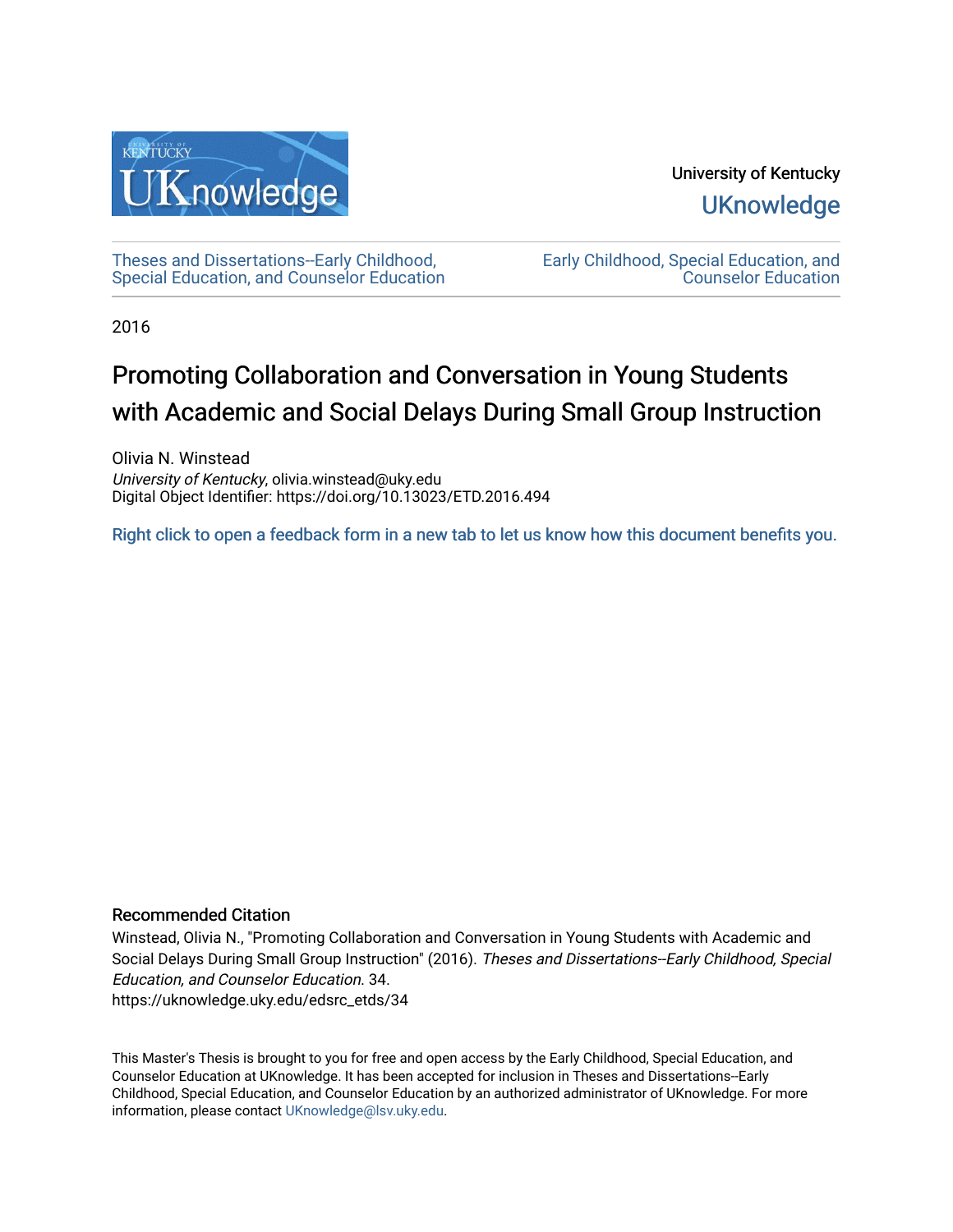## STUDENT AGREEMENT:

I represent that my thesis or dissertation and abstract are my original work. Proper attribution has been given to all outside sources. I understand that I am solely responsible for obtaining any needed copyright permissions. I have obtained needed written permission statement(s) from the owner(s) of each third-party copyrighted matter to be included in my work, allowing electronic distribution (if such use is not permitted by the fair use doctrine) which will be submitted to UKnowledge as Additional File.

I hereby grant to The University of Kentucky and its agents the irrevocable, non-exclusive, and royalty-free license to archive and make accessible my work in whole or in part in all forms of media, now or hereafter known. I agree that the document mentioned above may be made available immediately for worldwide access unless an embargo applies.

I retain all other ownership rights to the copyright of my work. I also retain the right to use in future works (such as articles or books) all or part of my work. I understand that I am free to register the copyright to my work.

## REVIEW, APPROVAL AND ACCEPTANCE

The document mentioned above has been reviewed and accepted by the student's advisor, on behalf of the advisory committee, and by the Director of Graduate Studies (DGS), on behalf of the program; we verify that this is the final, approved version of the student's thesis including all changes required by the advisory committee. The undersigned agree to abide by the statements above.

> Olivia N. Winstead, Student Dr. Justin Lane, Major Professor Dr. Ralph Crystal, Director of Graduate Studies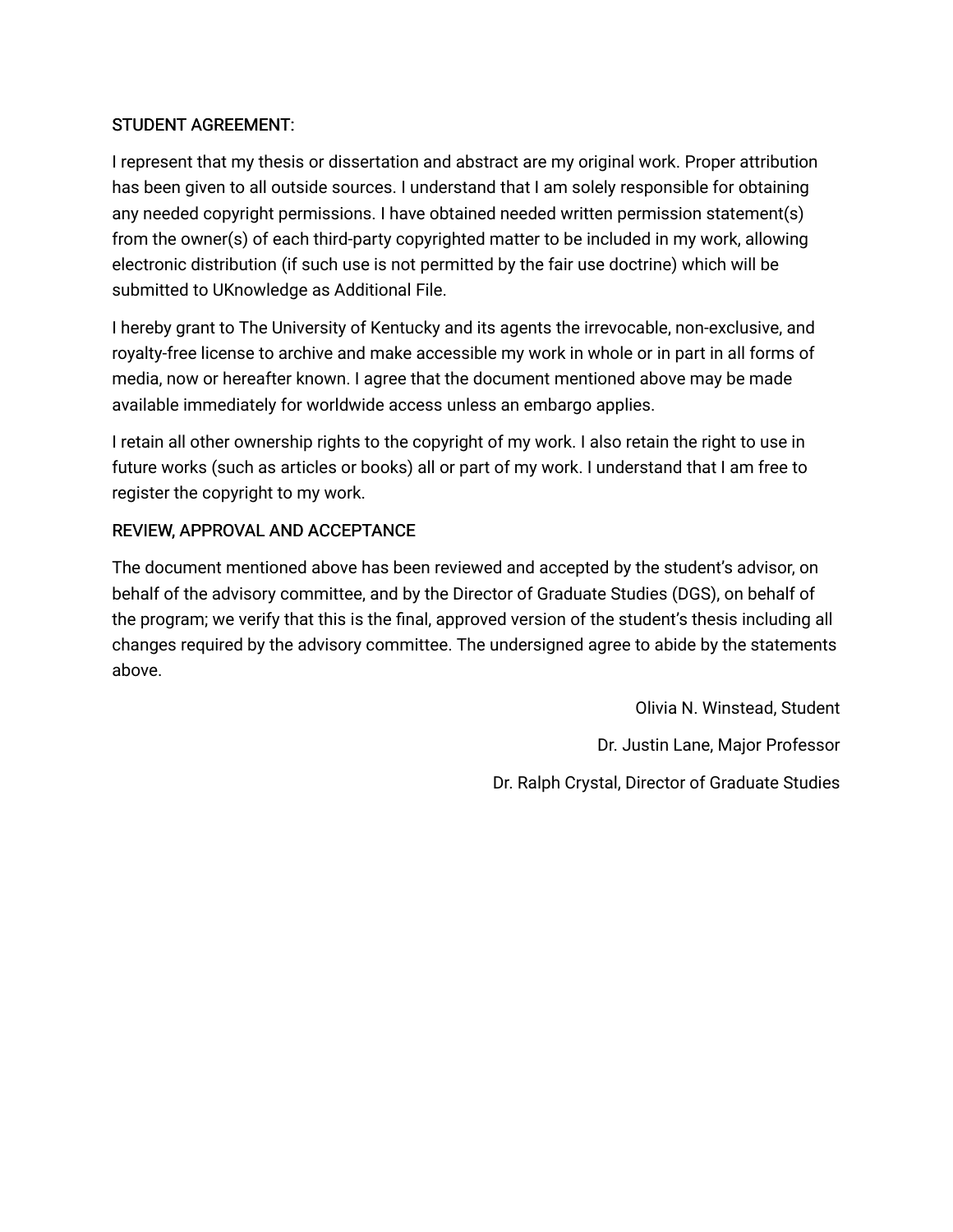## PROMOTING COLLABORATION AND CONVERSATION IN YOUNG STUDENTS WITH ACADEMIC AND SOCIAL DELAYS DURING SMALL GROUP **INSTRUCTION**

THESIS

A thesis submitted in partial fulfillment of the requirements for the degree of Master of Science in the College of Education at the University of Kentucky

By

Olivia Winstead

Lexington, Kentucky

Director: Dr. Justin Lane, Assistant Professor of Special Education

Lexington, Kentucky

2016

Copyright© Olivia Winstead 2016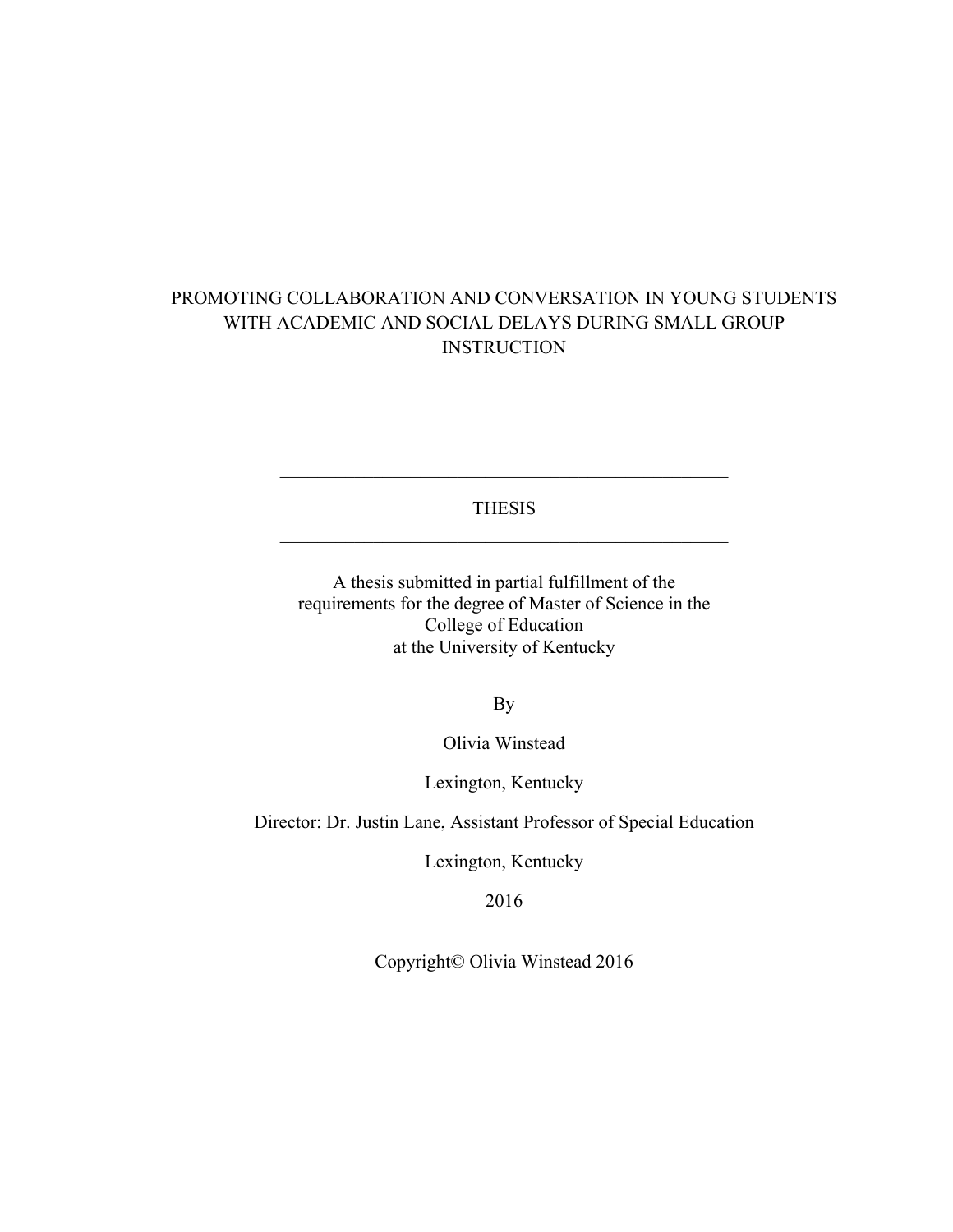### ABSTRACT OF THESIS

## PROMOTING COLLABORATION AND CONVERSATION IN YOUNG STUDENTS WITH ACADEMIC AND SOCIAL DELAYS DURING SMALL GROUP INSTRUCTION

The purpose of this study was to evaluate how to maximize small group academic instruction by including opportunities for children to earn access to preferred items and activities by collaborating with a peer to earn tokens for correct behaviors, as well as opportunities for conversation around preferred items. A multiple probe design across dyads was used to evaluate the effectiveness of a PTD procedure for teaching young children to name novel sight words. In addition, the effects of an SLP procedure on conversation initiations and responses were assessed within the context of A-B designs. The results showed the PTD procedure was effective in teaching participants in Dyad 1 and Dyad 2 to name sight words. The SLP procedure was effective in increasing both conversation initiations and responses between trials for participants with typical social skills. Participants with social delays engaged in few conversation initiations, but displayed a high rate of responding to peer initiations.

KEYWORDS: Social delays, reading delays, heterogeneous groups, small group instruction

Olivia Winstead

November 29, 2016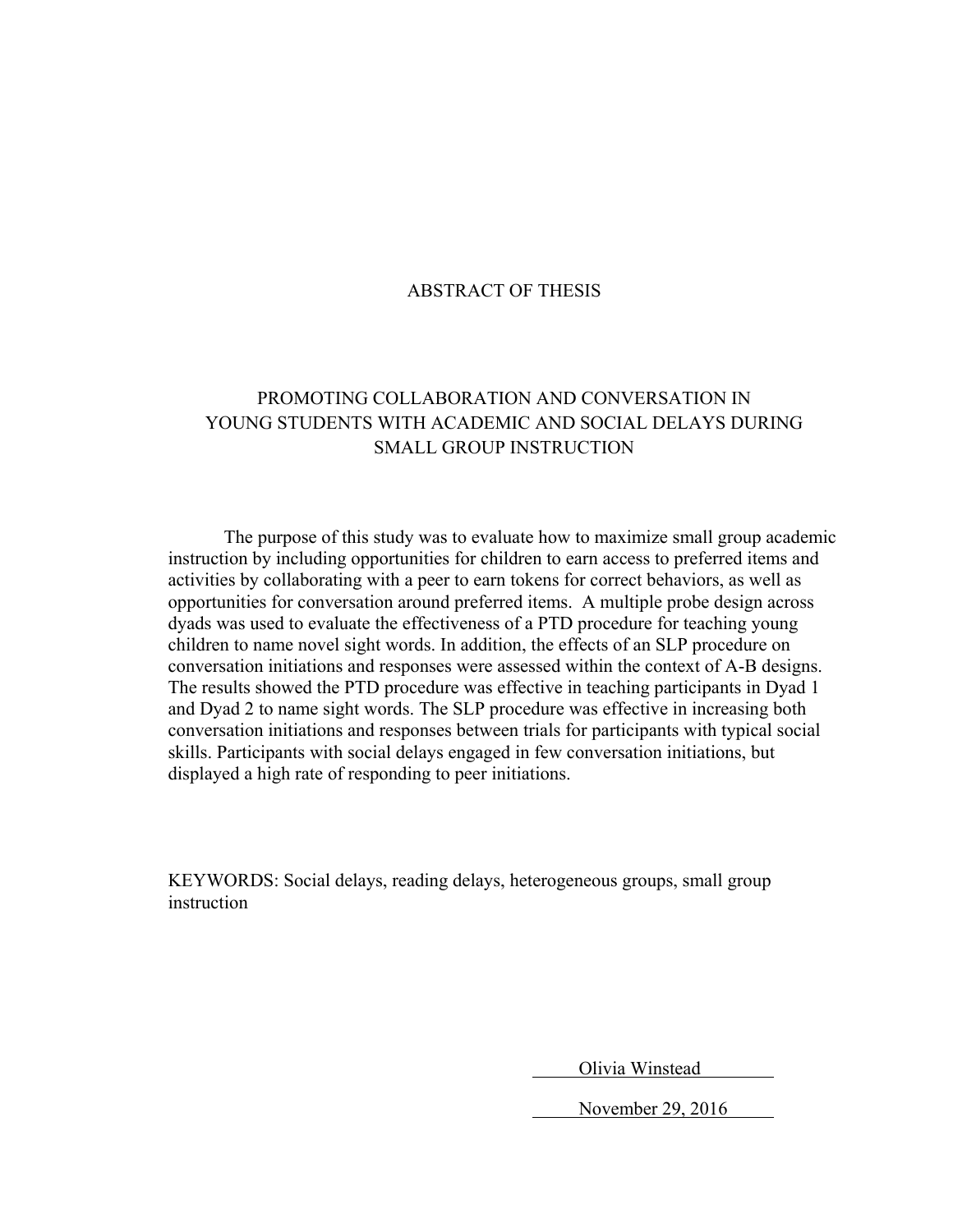# PROMOTING COLLABORATION AND CONVERSATION IN YOUNG STUDENTS WITH ACADEMIC AND SOCIAL DELAYS DURING SMALL GROUP INSTRUCTION

By

Olivia Winstead

 Dr. Justin Lane Co-Director of Thesis

 Dr. Ralph Crystal Director of Graduate Studies

November 29, 2016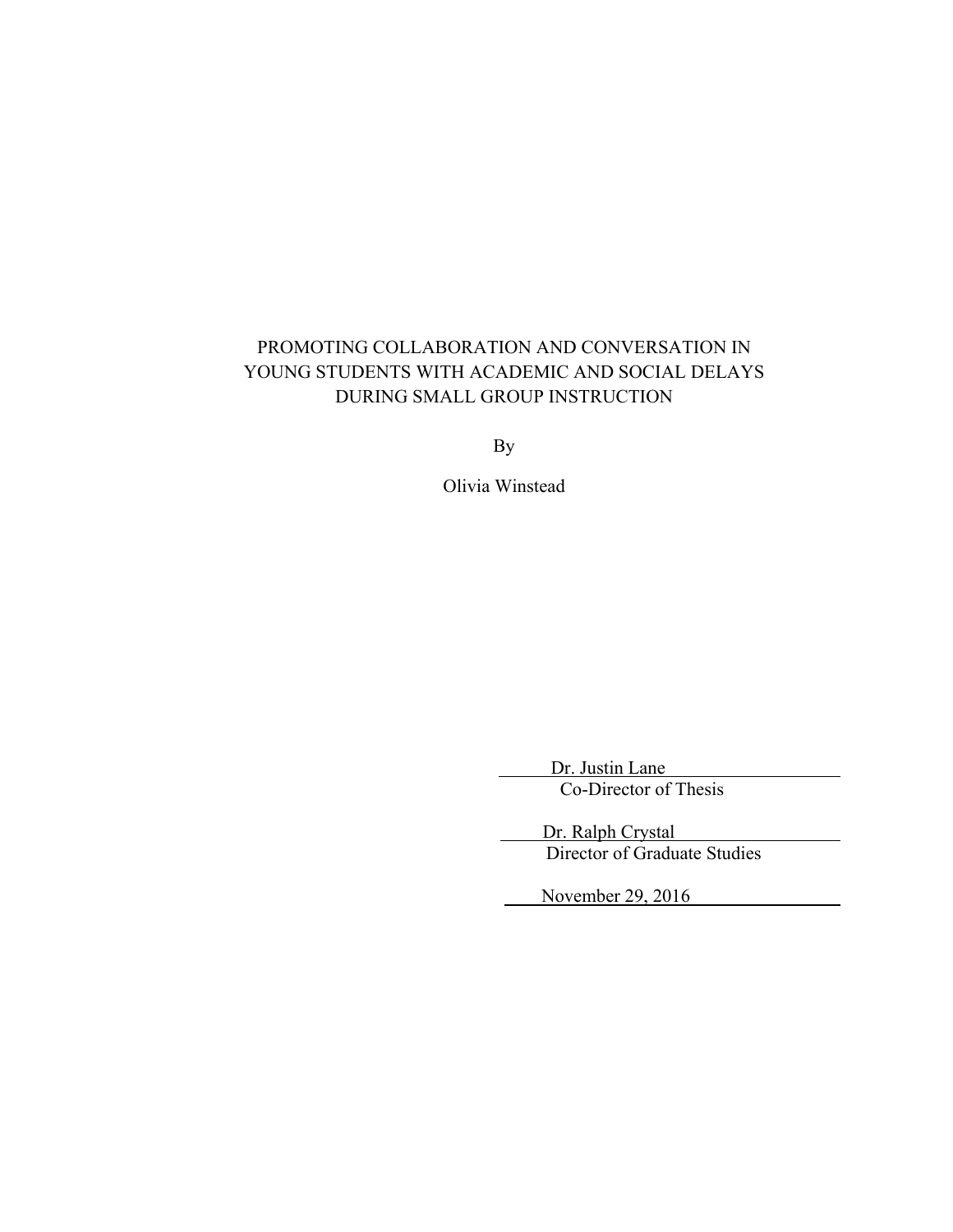## **Table of Contents**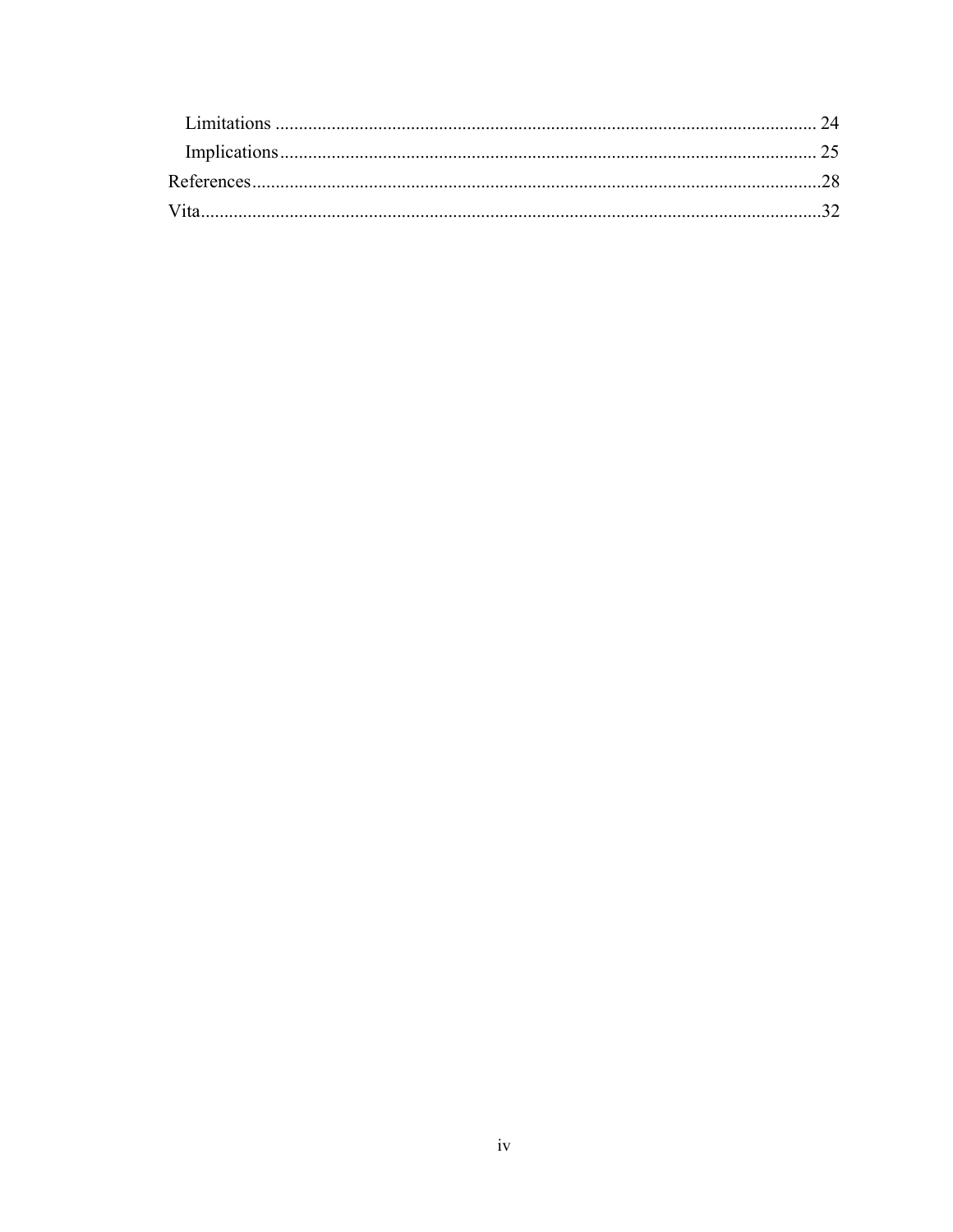## **LIST OF FIGURES**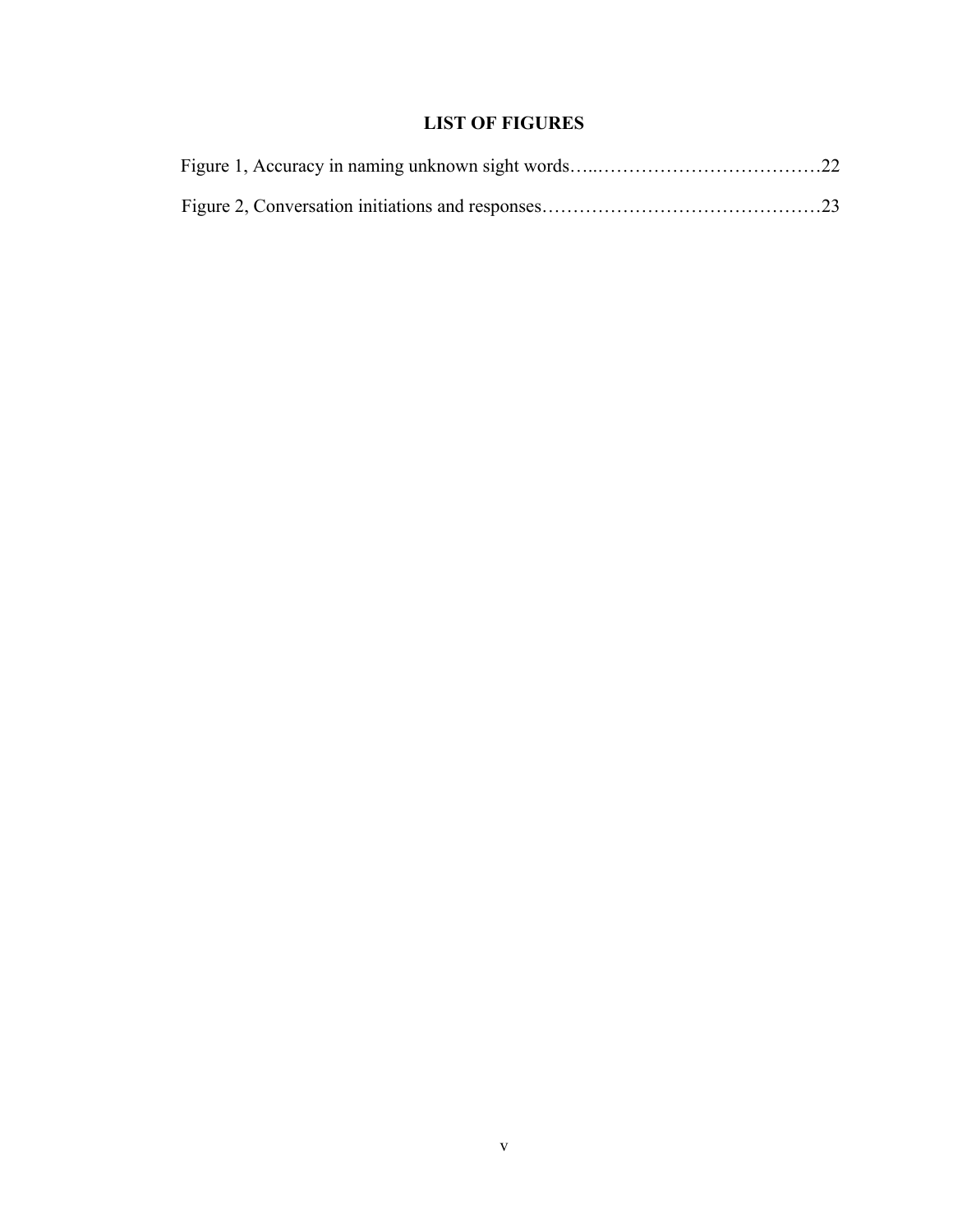#### **Section 1: Introduction**

Successful academic and social experiences are likely to promote long-term positive outcomes for children with or at-risk for disabilities (Lane, Stanton-Chapman, Jamison, & Phillips, 2007). Oftentimes, elementary-aged children with typical development learn age-appropriate social behaviors through their day-to-day experiences with same-age peers (e.g., Babcock, Hartle, & Lamme, 1995). In contrast, children with or at-risk for disabilities may have fewer opportunities to practice prosocial behaviors, especially those with social deficits or delays (e.g., children with autism spectrum disorder [ASD] or intellectual disability [ID]). Children with social delays typically require structured opportunities to learn when and how to respond to and initiate interactions with peers (Ledford & Wolery, 2013). Thus, systematic interventions are oftentimes needed to address delays (Hadley  $\&$  Rice, 1991). Without remediation, social delays can negatively impact a child's social development, as well as his or her long-term academic experiences (Wolery, 2005).

One approach for increasing prosocial behaviors is providing instruction in typical settings with same-age peers who display age-appropriate social skills (Ledford, Lane, Elam, & Wolery, 2012). Over time, the field of special education has transitioned from recommending instruction in a one-to-one arrangement to including children with disabilities in general education settings (Lane et al., 2007; Odom & Wolery, 2003). Although including children with disabilities in general education classrooms provides opportunities for children to observe live models of prosocial behaviors (Bricker, 1978), inclusion alone does not guarantee children will be successful. Thus, current recommendations for children in early childhood settings (preschool – elementary)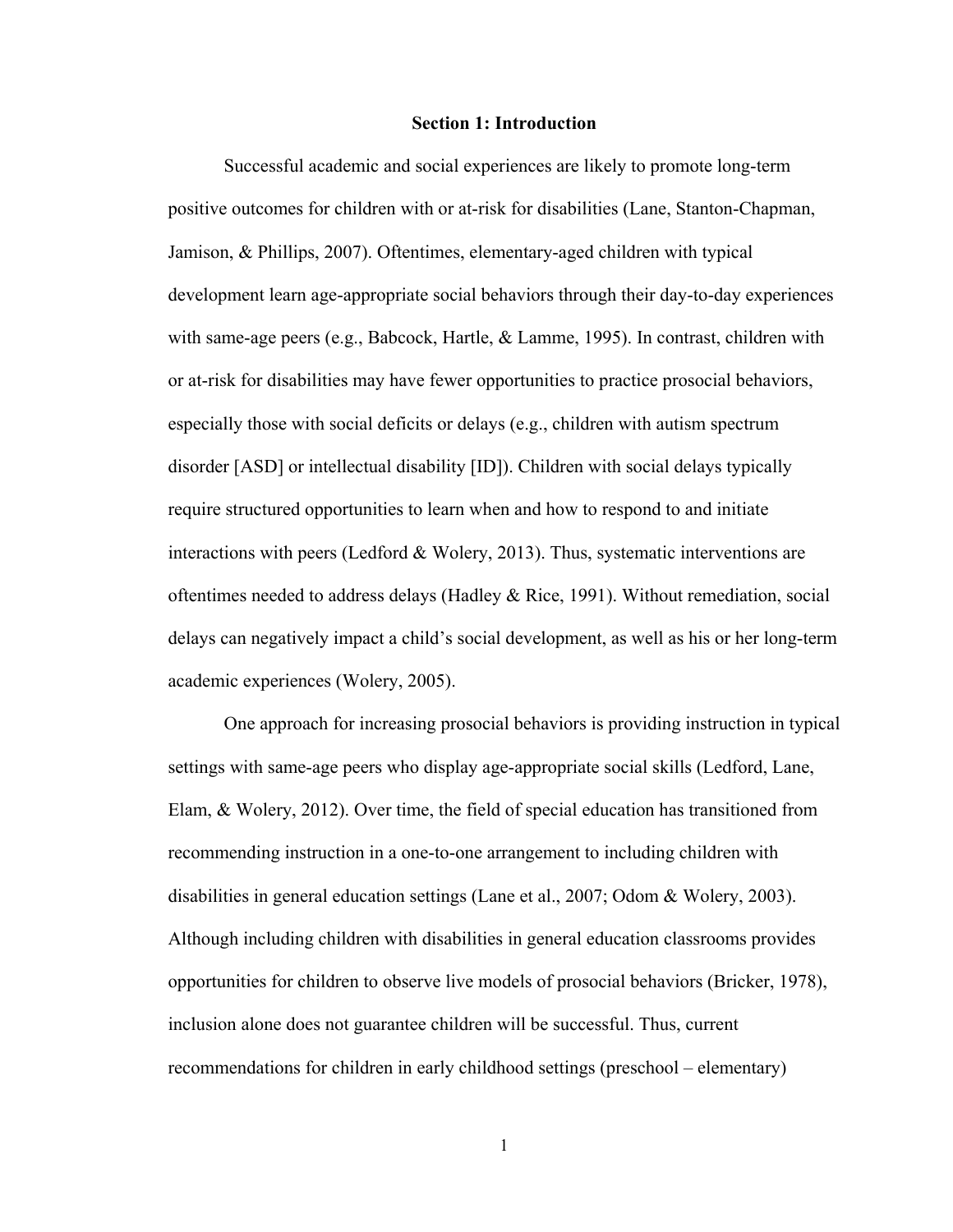indicate a need to provide numerous structured opportunities for interactions among peers (cf., Grisham-Brown, Hemmeter, & Pretti-Frontczak, 2005). Inclusive elementary school classrooms can capitalize on such recommendations by including opportunities for social behaviors among same-age peers with and without disabilities during small group academic instruction. Such an arrangement is referred to as an intersequential group arrangement, where the teacher plans for and creates opportunities for student interaction and collaboration (Wolery, Ault, & Doyle, 1992). This arrangement is especially useful for heterogeneous groups because it allows the teacher to specifically target social behaviors, such as sharing items and conversation between peers (Gast & Wolery, 1990).

A number of strategies for promoting social behaviors are available in the literature (cf. Wong et al., 2014). Previous studies have investigated teaching young children with typical social development to engage in conversation with peers with disabilities during play-based activities (e.g., Filla, Wolery, & Anthony, 1999). These interventions oftentimes include response prompting procedures (e.g., progressive time delay [PTD]; system of least prompts [SLP]), which involve introduction and removal of adult prompts in order to ensure children identify and respond to natural cues for behavior in typical environments (Doyle, Wolery, Ault, & Gast, 1988; Wolery et al., 1992). Response prompting procedures are evidence-based strategies that have been used to teach a variety of behaviors across ages, diagnoses, and settings (Wolery & Hemmeter, 2011). Over the last few years a number of studies have targeted academic *and* social behaviors in a small group format, using response prompting procedures (Lane, Gast, Ledford, & Shepley, 2016; Lane, Gast, Shepley, & Ledford, 2015; Ledford & Wolery, 2013; 2015).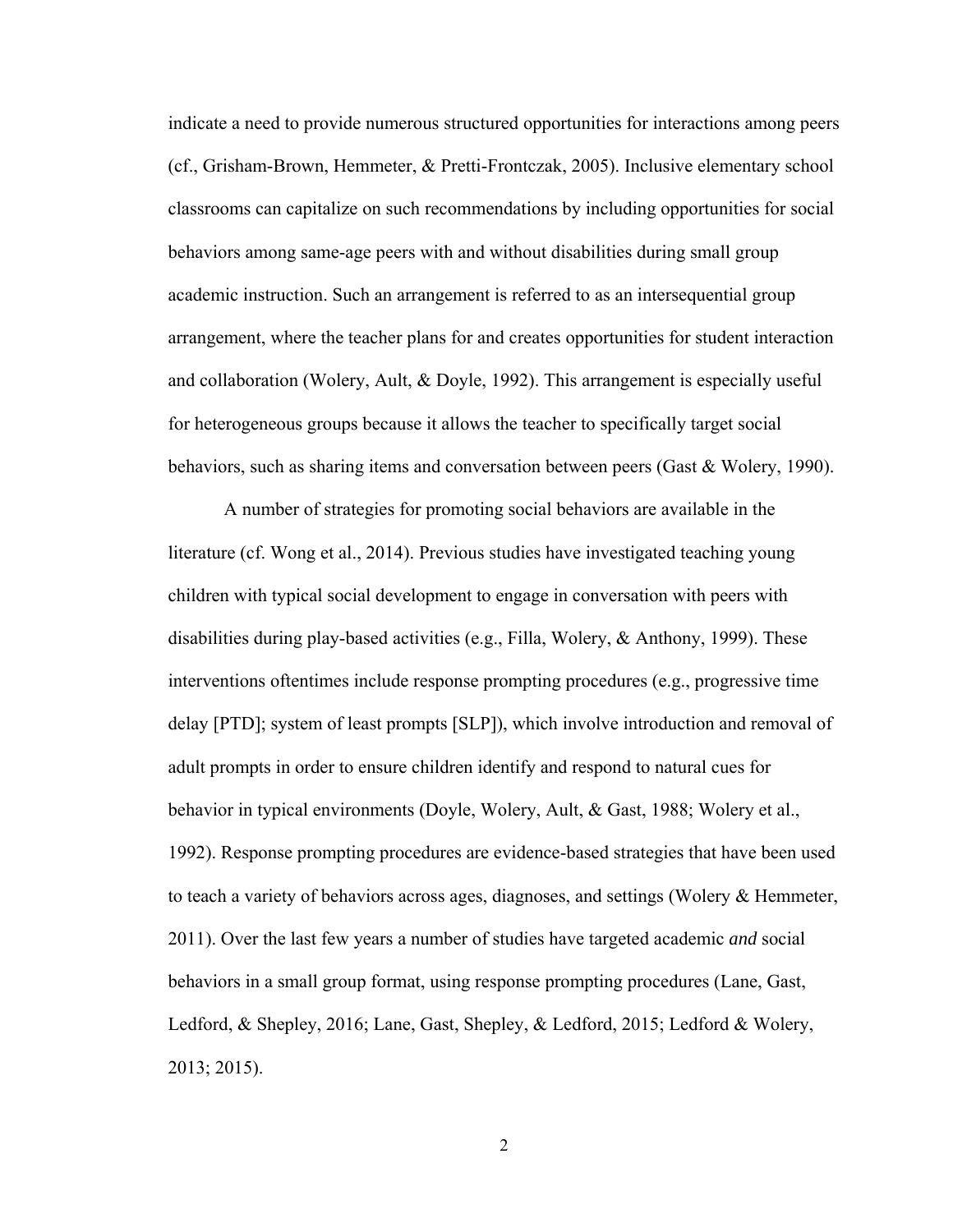Because children with social delays display difficulty empathizing with others, there is a need to develop evidence-based interventions to teach children to engage in pro-social behaviors (Reichow & Volkmar, 2010). Children with social delays and deficits may need assistance recognizing appropriate topics about which to talk with their peers and have difficulty discerning when to initiate a conversation (Guralnick, 1990). Typically developing children naturally discover their peers' interests and learn to talk to them about those topics. Incorporating a peer's preferred items into social instruction for children with social delays can act as a visual prompt for them to ask a question or initiate conversation about topics their peer finds interesting (Lane et al., 2015). Pairing children with social delays with socially competent children who have academic delays can allow them to collaborate on academic tasks (Wolery, Ault, & Doyle, 1992). Additionally, teachers can maximize this instructional time by encouraging students with social delays to learn empathy by attending to their peers' preferred items. Only two studies have considered including peer preference in small group instruction as a method for teaching children to engage in meaningful conversation with same-age peers (Lane et al., 2015; 2016).

The purpose of this study was to evaluate how to maximize small group academic instruction by including opportunities for children to earn access to preferred items and activities by collaborating with a peer to earn tokens for correct behaviors, as well as opportunities for conversation around preferred items. Research questions were as follows:

1. When a PTD procedure that includes an interdependent group contingency is used during small group instruction, will children who are at-risk for academic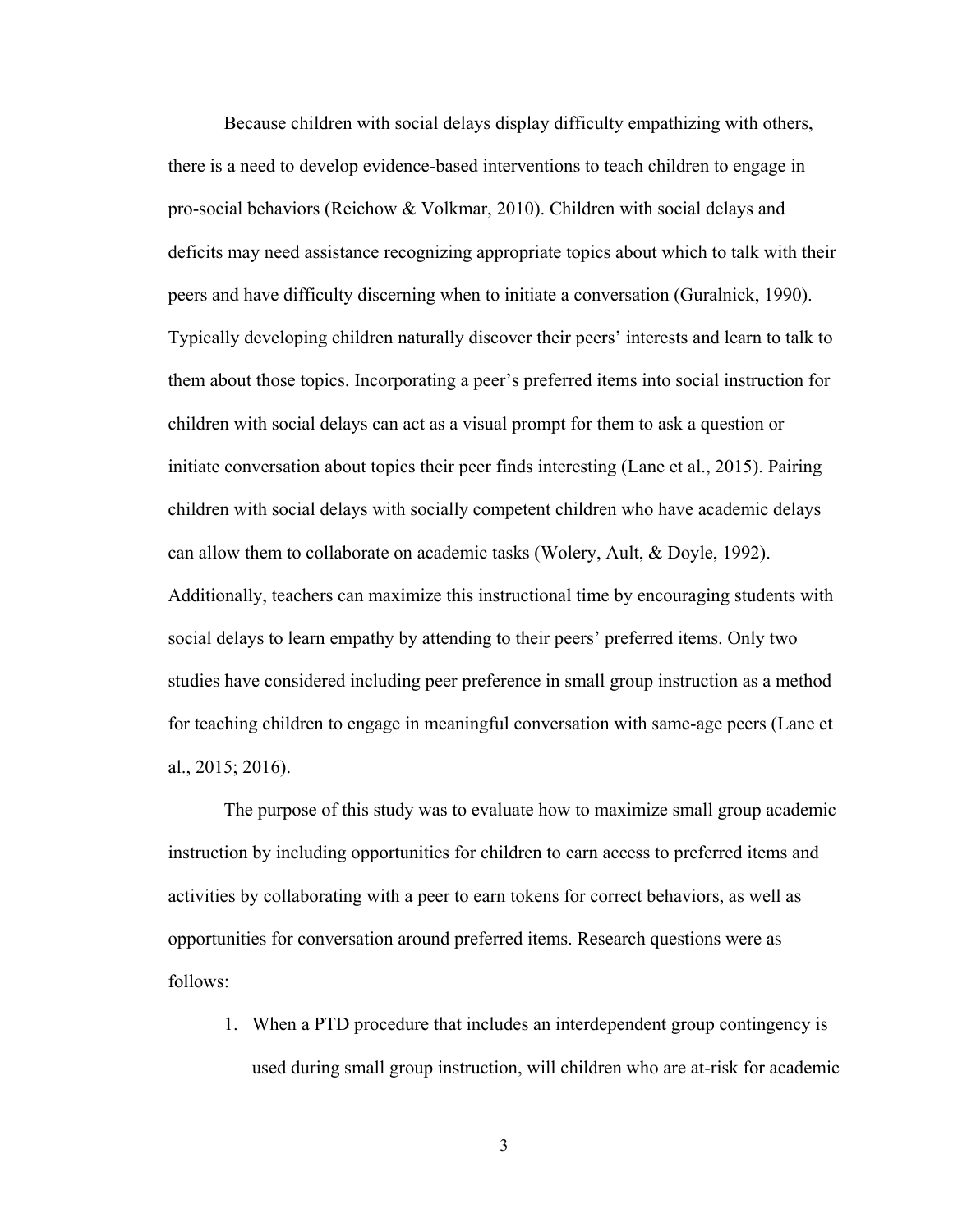failure and those who display social deficits or delays learn to name sight words?

- 2. When children receive a one-time training on how to reinforce peers with praise plus provide a token (that includes a photograph or picture of their peer's preferred characters or items) for correct responses during instruction, will children independently provide reinforcement in the consequent event?
- 3. When children provide praise and a token to their peer for correct responses, will they initiate conversation during the inter-trial interval (ITI) by asking their peer a question or making a statement about the preferred character or item on the token, and if they do not, will a system least prompts (SLP) included in the ITI increase initiations?
- 4. During play-based activities, will children display generalized increases in appropriate social interactions?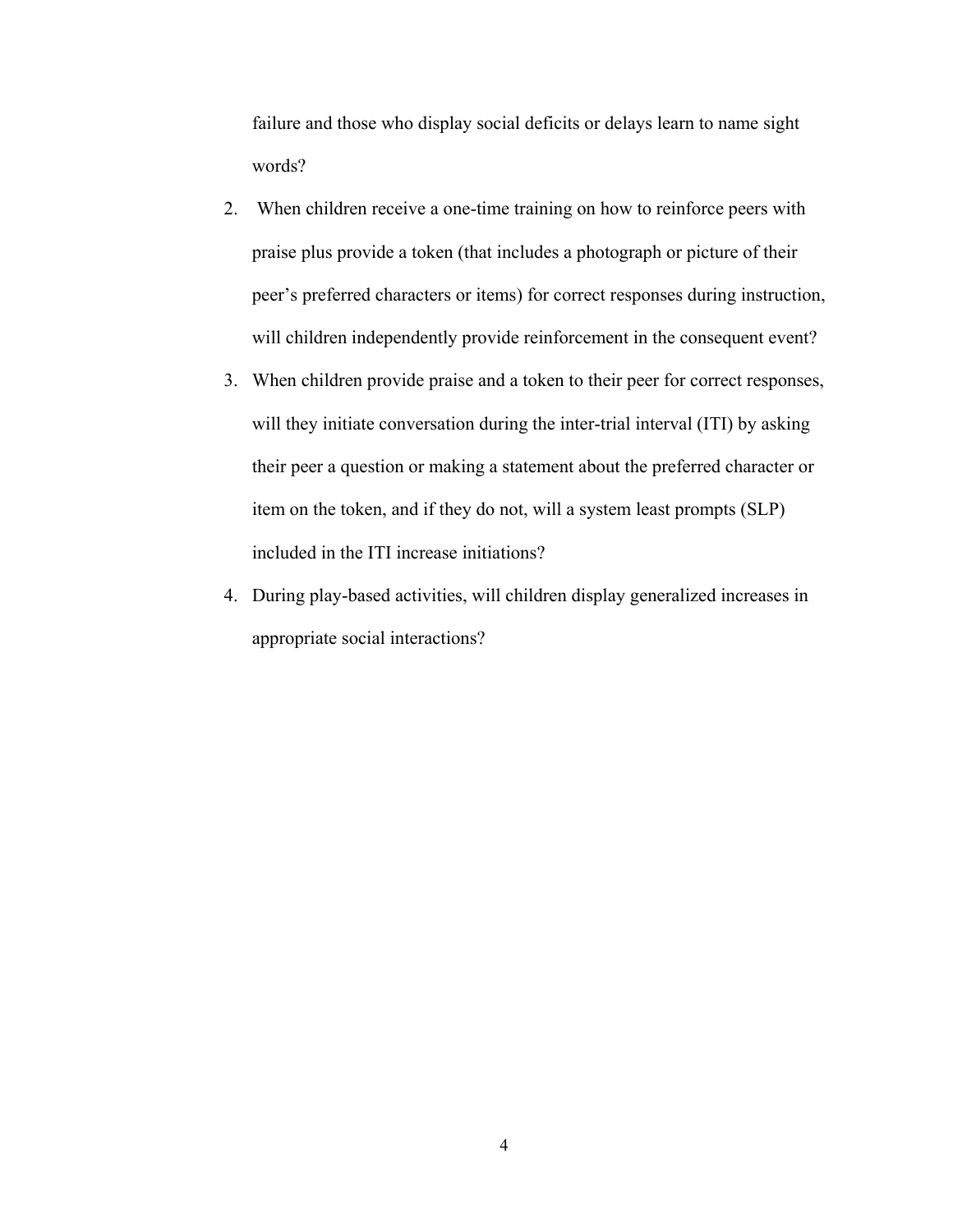#### **Section 2: Method**

#### **Participants**

Three dyads (six students) were recruited for this study. Students with social deficits or delays were paired with peers who were at-risk for academic failure but displayed typical social behaviors. Inclusion criteria for students with social delays were as follows: (a) currently enrolled in a kindergarten, first, or second grade class  $(5 - 8)$ years of age); (b) could sit and attend to an academic task for at least 10 min; (c) followed one-step directions; (d) waited 4 s for adult assistance if they do not know how to respond; (e) verbally imitative; (f) attended school 80% of opportunities within the last two months; (g) individualized education plan (IEP) included goals for improving early reading skills or identified by teacher as performing below grade-level in reading; (h) did not readily initiate conversation or (i) praise peers during academic activities. Inclusion criteria for students at-risk for academic failure were identical to those with social delays or deficits, with the exception of the criterion of not readily initiating conversation. Inclusion criteria were assessed by observations and meeting with the classroom teacher. The investigator was a master's student in applied behavior analysis (ABA) who had training in systematic instruction and special education. Dyads were formed by pairing one student with both a social deficit or delay with a similarly-aged student who was atrisk for academic failure but had no social deficits or delays. This ensured that academic instructional targets were appropriate for both students, as well as provided learners with social delays or deficits peer models for appropriate social behaviors.

**Dyad 1.** Zaire was an 8-year-old African-American male diagnosed with ASD and ID. Zaire received special education services for reading and math in a self-contained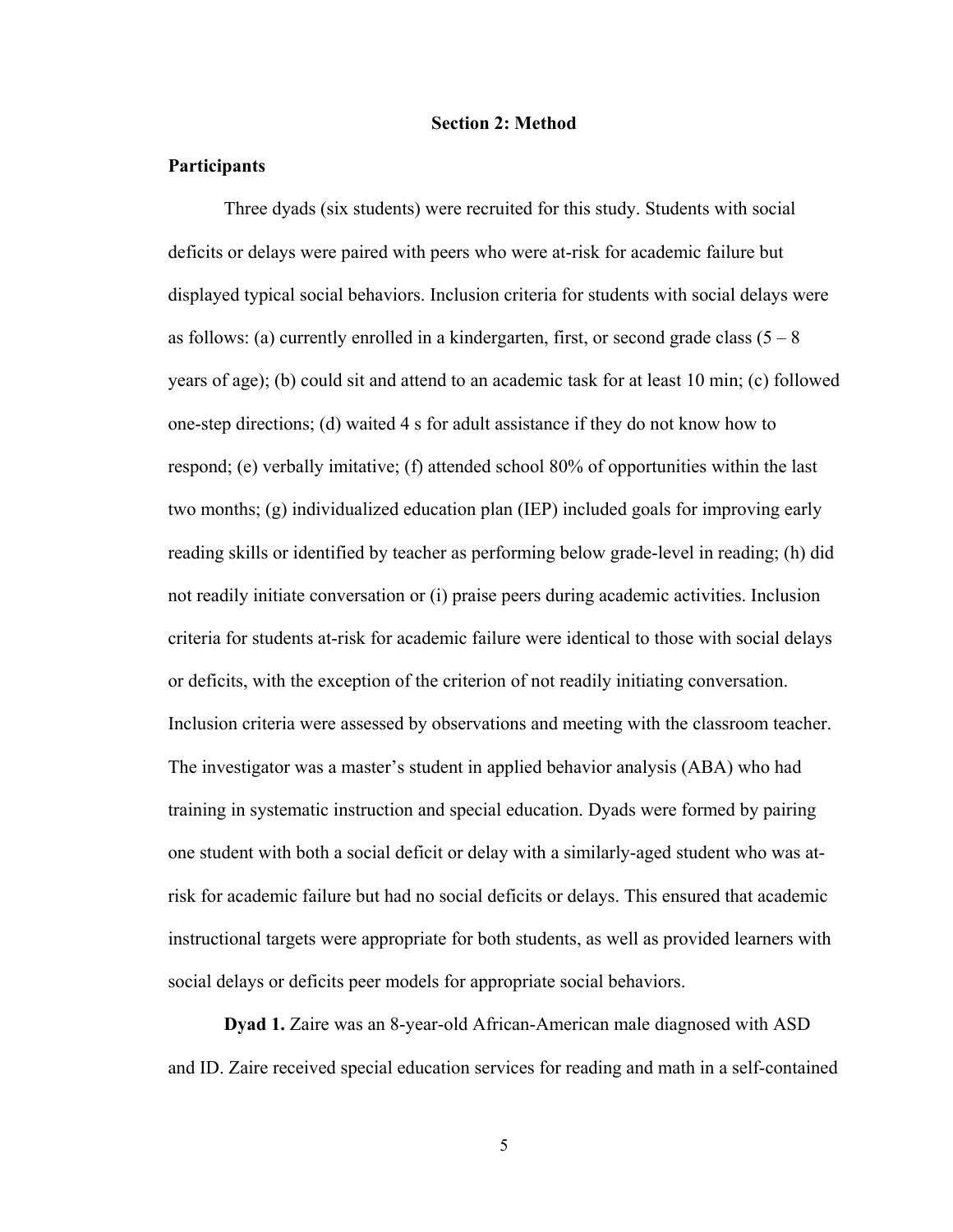classroom that served students with moderate to severe disabilities (MSD) classroom and received speech and language therapy once a week. Math instruction focused on rote counting (to five) and the concept of less or more (using object). Zaire had the ability to communicate verbally using one to two word phrases to request preferred foods, items, and activities, but used augmentative and alternative communication (AAC) device during reading instruction. In addition to sight words, he used AAC to communicate personal information, request preferred items and activities, and provide academic responses. He often verbally requested specific YouTube videos during break time by telling paraprofessionals the names of the video he wanted to watch. He occasionally watched videos with another student in the class who shared his interest in movies, but did not socially interact with this student. During breaks, he also displayed emerging symbolic play (e.g., assigning absent attributes to objects). Zaire often engaged in delayed echolalia, reciting lines and corresponding actions across the school day; he often had to be redirected to an academic task or more appropriate play activity.

Mariana was a 7-year-old Hispanic female who was enrolled in a general education classroom, but received small group instruction on reading with other students who required remediation or additional instruction in reading. Mariana displayed difficulty with decoding, fluency, and comprehension in reading. Her teacher indicated that her performance in other subjects was commensurate to her same-age peers. Mariana frequently initiated conversation with her peers and her teacher reported that she had "many friends at school".

**Dyad 2.** Christopher was a 7-year-old African-American male diagnosed with ASD. He received special education services for reading and math in a self-contained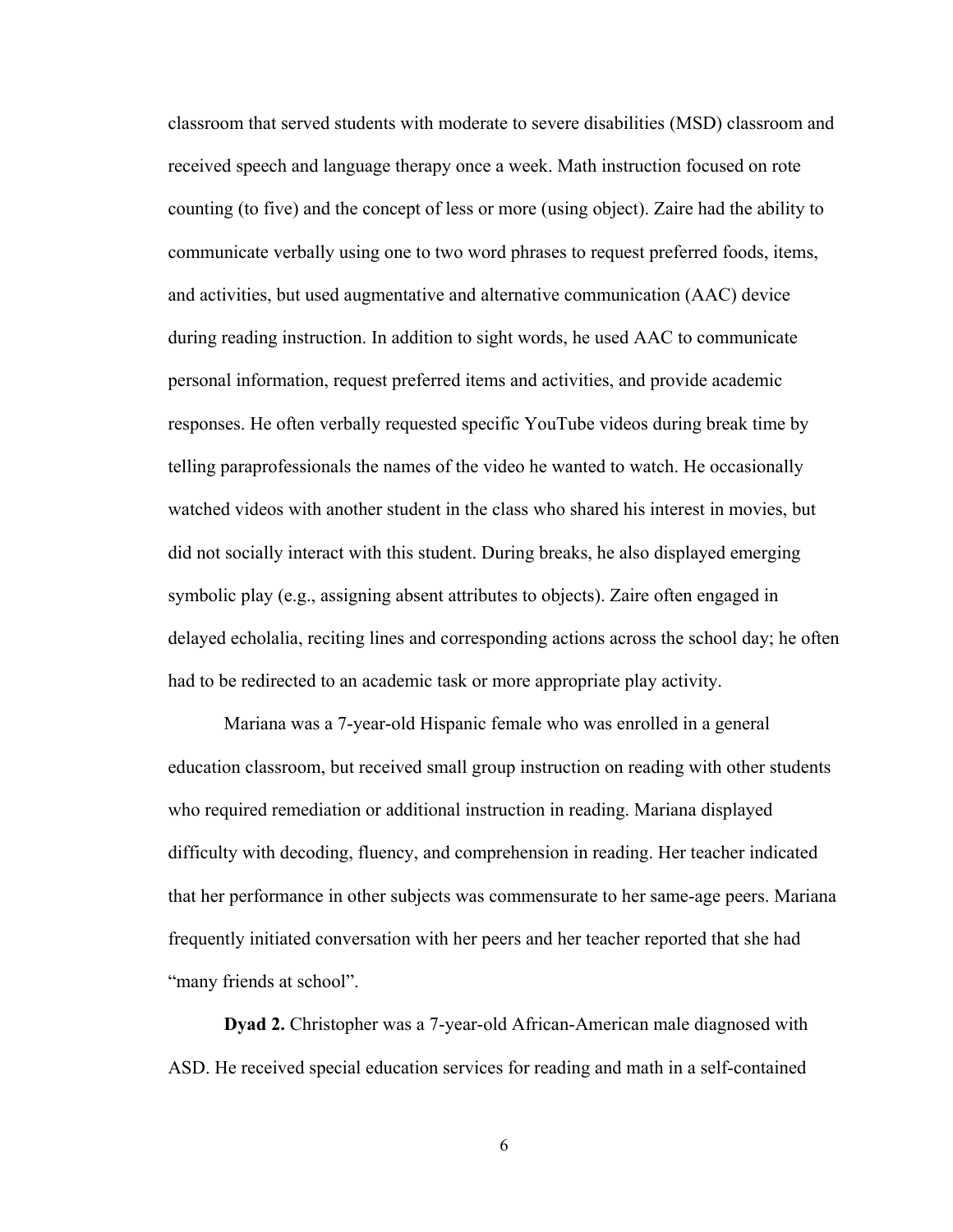MSD classroom and received speech and language therapy once a week. Math instruction focused on addition and reading instruction on spelling and comprehension. Christopher spoke in complete sentences to request preferred items, answer questions from teachers, and to protest non-preferred academic activities. He often used the same rote phrases to answer questions and protest (e.g. "I don't know and don't ask me again!" and "Oh, no, not this again!"). He also frequently recited lines from video games, movies, and television shows, during preferred and non-preferred activities, which was ignored by the classroom teacher. When watching videos during free-play, he called paraprofessionals over to his computer to show them characters and scenes from videos. Christopher did not initiate conversation or play with same-age peers, but he displayed interest in his classmates by drawing pictures of them and showing these to paraprofessionals.

Logan was a Caucasian male who was enrolled in a general education classroom, but received small group instruction on reading with other students who required remediation or additional instruction in reading. Logan displayed difficulty with decoding, fluency, and comprehension in reading. His performance in math is above grade level and his performance in other subjects is commensurate to his same-age peers. Logan was relatively quiet and did not frequently initiate conversation with unfamiliar peers, but would engage in conversation with peers in his class.

**Dyad 3.** Jabari was a 7-year-old African-American male diagnosed with ASD. He received special education services for reading and math in a self-contained MSD classroom and went to speech therapy once a week. Math instruction focused on addition and subtraction and reading instruction on fluency and comprehension. Jabari typically spoke in two to three word phrases to request preferred items, comment on others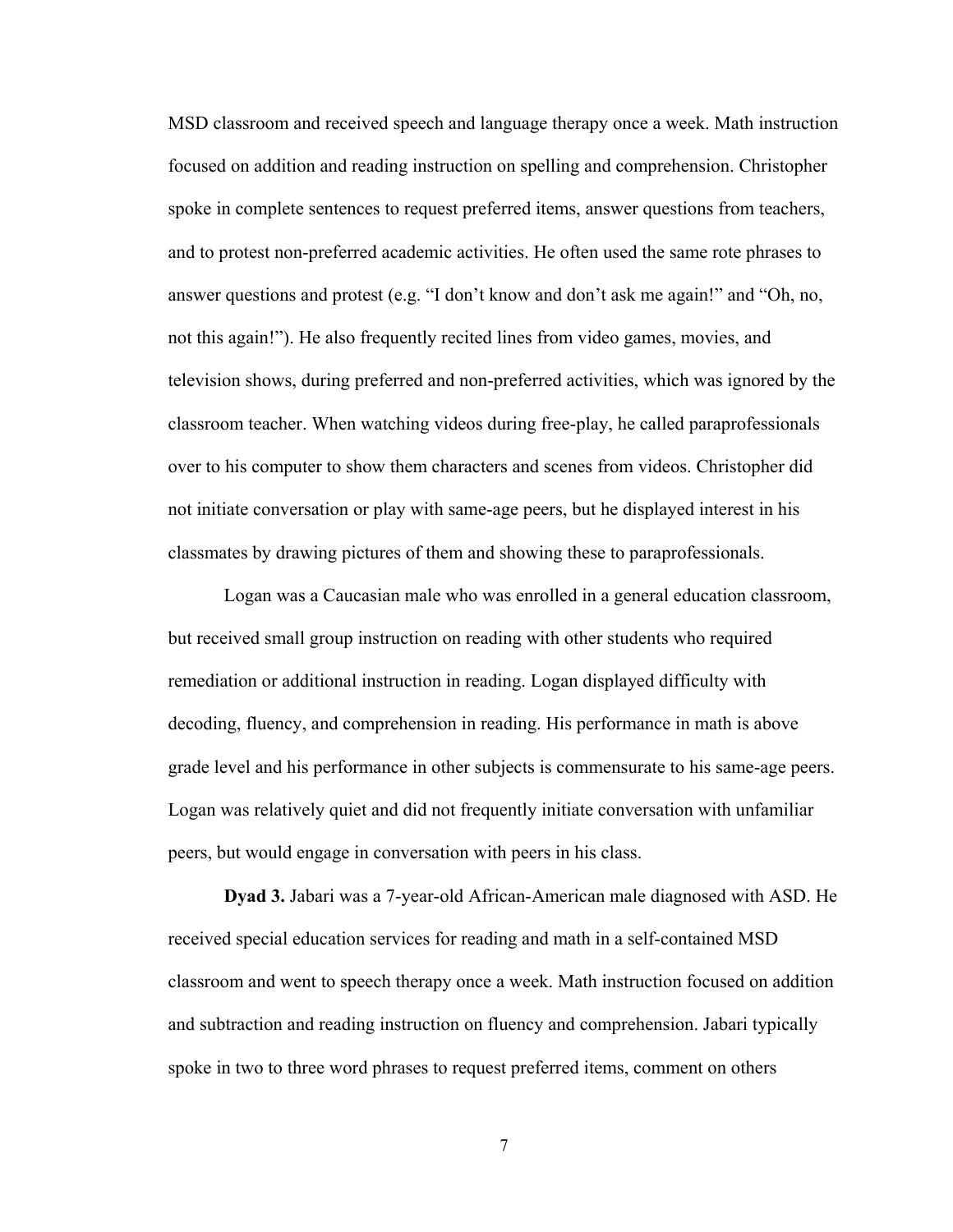behavior, and answer academic questions. During free-play, he paced around the room reciting lines from movies and television shows. During structured academic activities, he complied with teacher instructions and participated by answering questions and commenting about the activity. Jabari did not initiate conversation or play with same-age peers, but would interact with adults (e.g., comment about what other students were doing) to paraprofessionals.

Evan was a 7-year-old African-American male diagnosed with an emotional/behavioral disorder (EBD). A token economy was used to prevent problem behaviors including talking out, being out of area, and refusal to do work. Evan also participated in a daily reading small group with other students who required remediation or additional instruction in reading. Evan displayed difficulty with decoding, fluency, and comprehension in reading. His performance in other subjects is commensurate with same-age peers. Evan frequently initiated conversation with her peers and her teacher reported that she had "many friends at school".

#### **Setting, Instructional Arrangements, and Materials**

All instructional sessions took place in a resource special education classroom while the resource teacher taught reading to a small group. The general education teacher did not conduct small group instruction and indicated that such sessions could be disruptive in a general education setting. Probe sessions occurred in a one-to-one arrangement with the participant seated at a table facing the investigator. During small group instruction, participants were seated next to one another at a table facing the investigator. Other students in the classroom were supervised by the resource teacher, engaging in scheduled classroom activities. Generalization was assessed during "break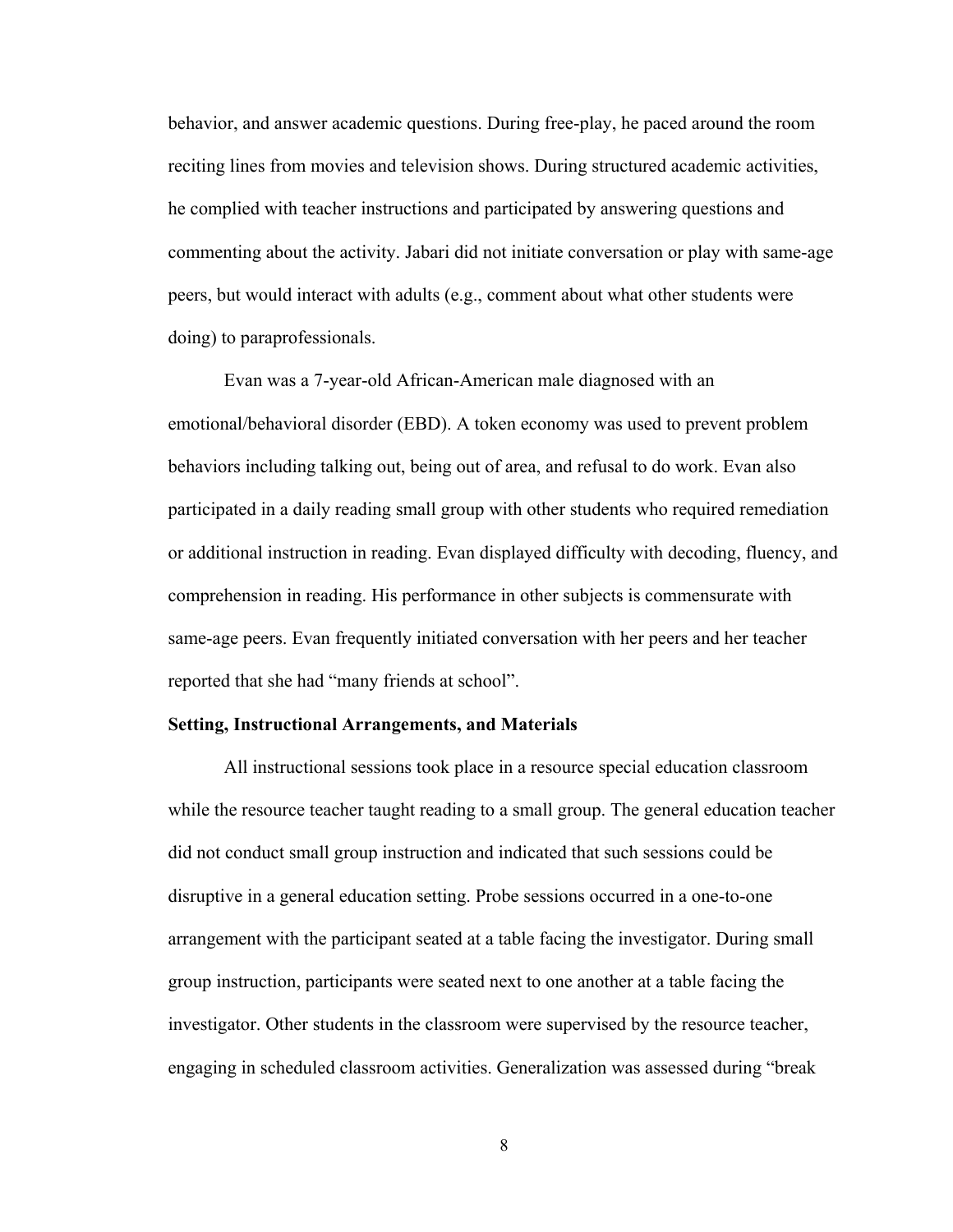times" that occurred immediately following instruction. Participants were seated at a table or on the floor near one another with their preferred items. E

Materials required for the study included unlined index cards (7.62 cm x 12.72 cm), tokens that included pictures or photographs of preferred characters or items (4 cm x 4 cm), laminated token boards (12 cm x 16 cm), edible reinforcers, and data collection forms. Tokens with preferred characters or items and reinforcers were identified by observing participants during free play and asking the student and the teacher to identify preferred characters, items, or activities. Reinforcers were items present in the classroom or brought to the classroom by the investigator. Sight words were hand-written on index cards using black ink.

#### **Response Definitions and Data Collection**

**Academic behaviors.** During probe and PTD instructional sessions the target behavior was naming the corresponding stimuli when it was presented on an index card and the investigator asked, "What word?". For probe sessions, three types of responses were possible: (a) unprompted corrects – the participant named the target word within 4 s of the question; (b) unprompted errors – the participant said any other verbalization other than the target word within 4 s of the question; (c) no response – the participant did not respond within 4 s of the question. For instructional sessions, five types of response were possible: (a) unprompted corrects – the participant named the target word within 1, 2, or 4s of the question; (b) unprompted errors – the participant incorrectly named the target word within 1, 2, or 4 s of the question; (c) prompted corrects – the participant verbally imitated the target word within 4 s of the investigator's model of the target word; (d) prompted errors – the participant incorrectly said the target word after the verbal model;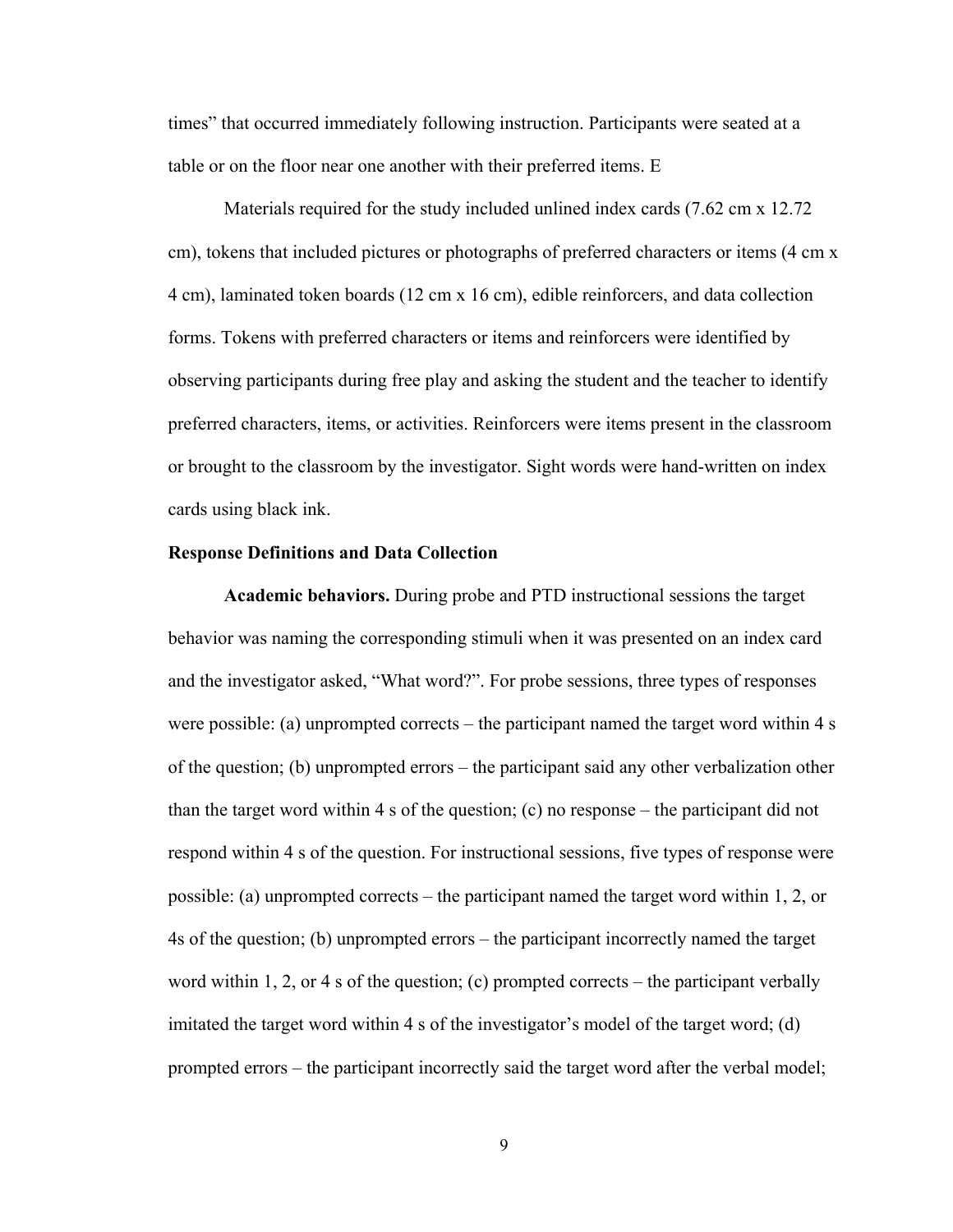(e) no response – the participant did not respond to the question or imitate the verbal model within the allotted time.

**Social behaviors.** During PTD instructional sessions, three types of social behaviors were assessed in the consequent event of trials or during the ITI for academic trials: (a) praise statements; (b) token reinforcement; (c) conversation initiations. A praise statement referred to the participant verbally acknowledging his or her peer's unprompted or prompted correct responses during instructional trials (e.g., "Great job reading the word!") within 2 s of the investigator's praise statement for unprompted or prompted correct responses. Token reinforcement was defined as the participant giving his or her peer a token for unprompted or prompted correct responses in conjunction with the praise statement or within 4 s of providing praise. In addition, the investigator monitored if participants responded to praise statements or token reinforcement from peers by saying "thank you" or some variation of the phrase within 4 s of receiving the praise or token. Providing praise and a token to a group mate for a prompted or unprompted correct response provided an opportunity for conversation initiations, which was defined as the student who provided reinforcement asking a question or making a comment about his or her peers preferred characters or items within 4 s of providing reinforcement. If participants did not initiate conversation within 4 s, the investigator provided an intermediate or controlling prompt. A prompted conversation referred to the participant responding to an indirect prompt (reminder to ask a question or make a comment) or imitating a verbal model of question or comment within 4 s of the adult model. An error was recorded if participants did not respond or engaged in inappropriate conversations following the prompt. During generalization sessions, the investigator assessed if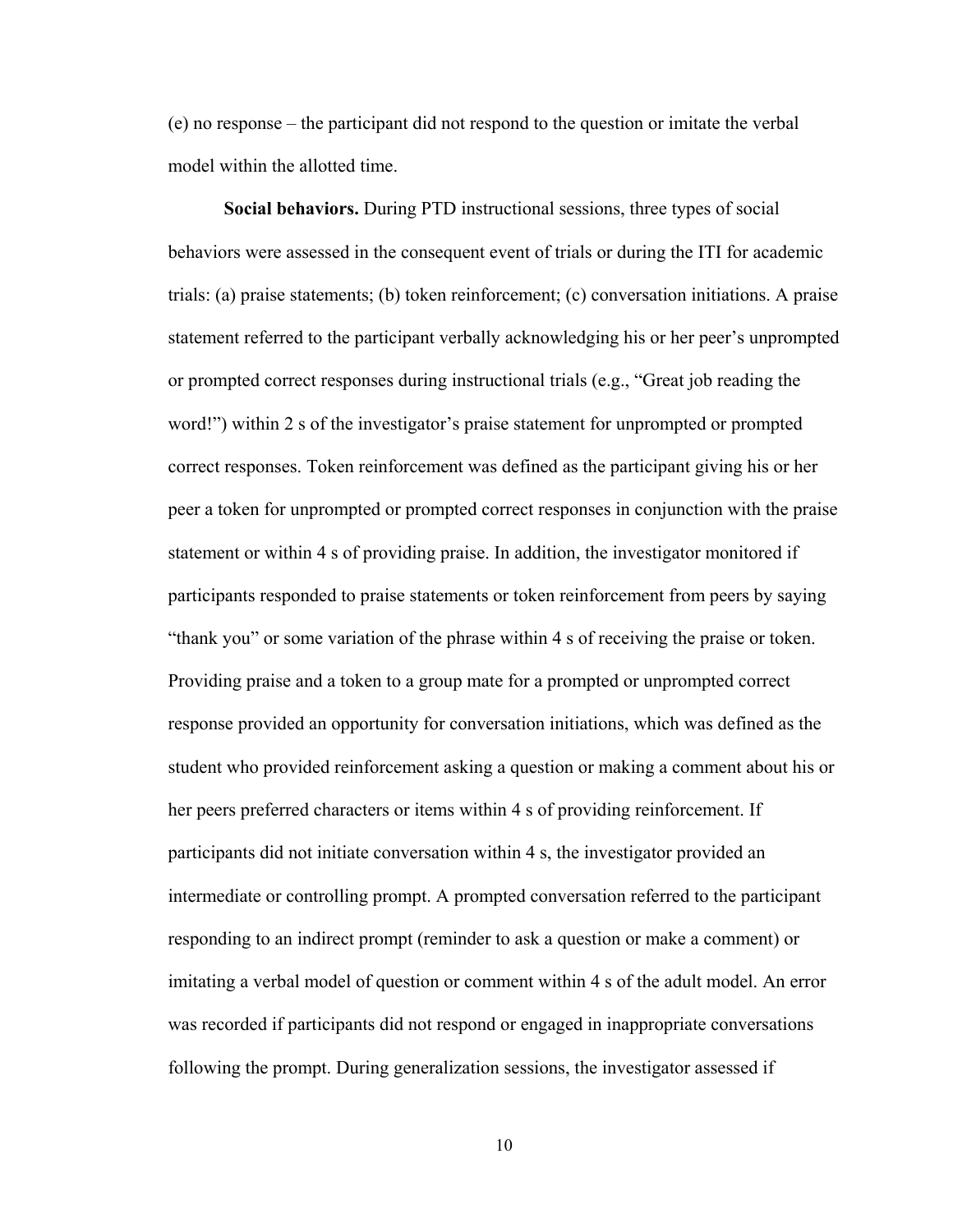participants displayed increases in conversations during play-based activities. Identical to instructional sessions, conversation initiations were recorded, as well as if peers responded to questions or statements within 4 s with a related statement, question, or expatiation on the topic.

#### **Screening**

The investigator worked with the classroom teacher to compile a list of 20 unknown 2nd and 3rd grade sight words (targeting words that would be taught later in the school year). All 20 words were presented to each participant and the investigator asked, "What word?" and recorded whether the participant knew or did not know each word. Participants were paired based on which words they did not know; in order for participants to be paired, they needed to have at least six words in common that were unknown. Both participants in each dyad were taught the same six words. Words were grouped for each dyad based on similarities in regards to number of letters and with consideration of beginning, medial, and ending sounds to avoid potential challenges related to discriminating between words during instruction. Once the six words were selected for each dyad, the investigator presented the words again and asked, "What word?" to ensure all words were unknown. Participants received a token and verbal praise for each correct response. Six tokens were required to fill the token board. Tokens were redeemed at the end of each session for a reinforcer. Attending behaviors such as looking at the sight words, staying seated, and not talking while the instructor was talking were reinforced using a variable-ratio-3 (VR-3) schedule of reinforcement.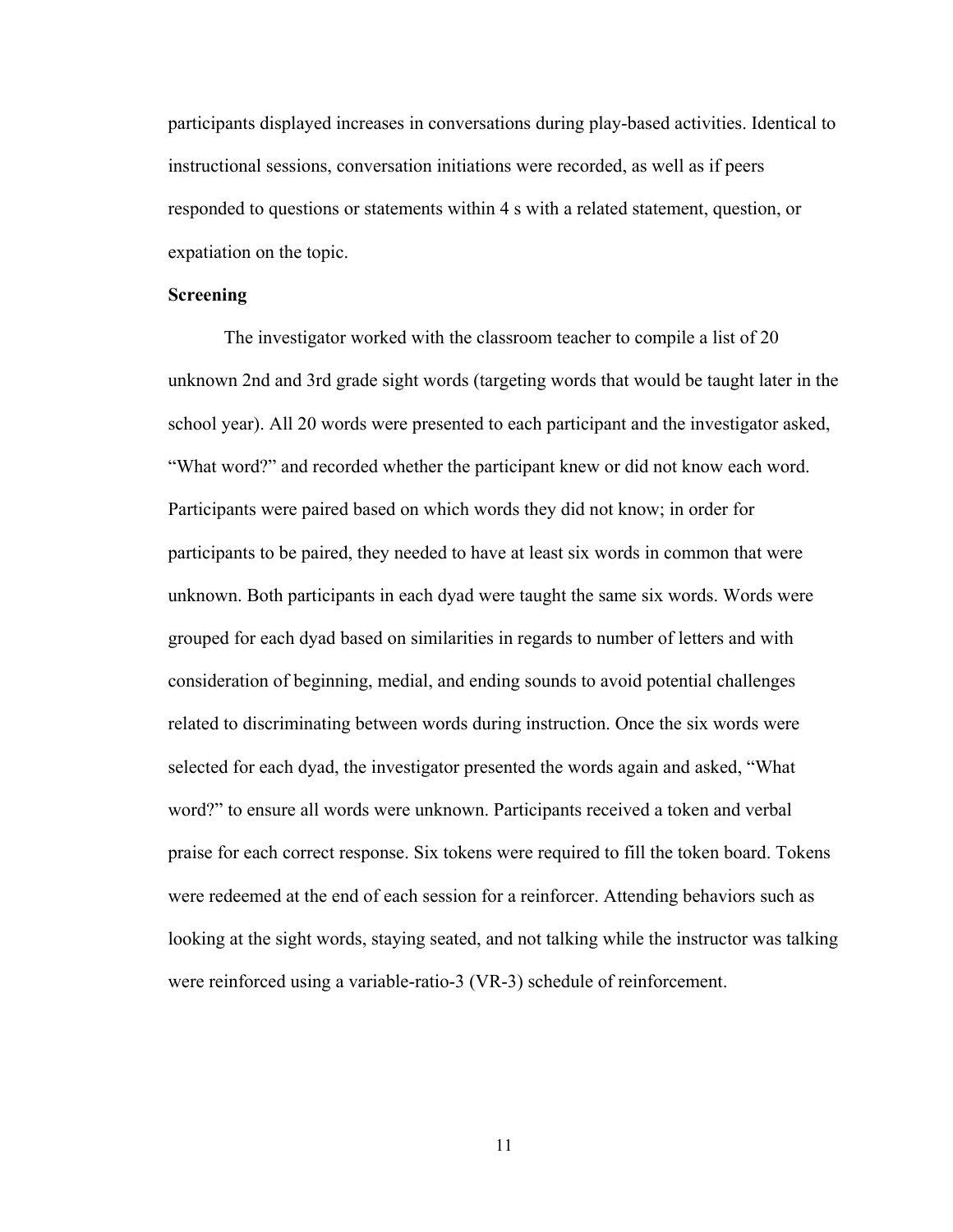#### **Experimental Design**

A multiple probe design across dyads was used to evaluate the effectiveness of a PTD procedure for teaching young children to name novel sight words. A multiple probe design across dyads was selected because participants were not expected to learn the novel sight words prior to receiving instruction. In addition, social behaviors were assessed within the context of A-B designs; this design did not allow for assessment of a functional relation between the SLP procedure and conversation initiations and responses, but changes in target behaviors were attributed to the intervention if changes in the target behavior occurred only when the intervention was introduced. Also, providing praise and tokens to peers were collected within the context of a multiple probe design, but decisions about when to introduce the intervention to the next tier was based academic responses. Generalization was collected using a pre-test and post-test design.

#### **General Procedures**

PTD instructional sessions occurred one to three times per day, five days per week. At least 45 min elapsed between sessions. The investigator assisted participants in transitioning to the table for small group instruction; both participants had to be present in order to conduct a session. At the beginning of each session, each participant selected a reinforcer from a reinforcer menu and was reminded to remember to praise his or her peer and provide a token after he or she responded correctly and was praised by the instructor. Prior to each trial, the investigator provided a general attending cue to both participants and then asked one participant to name the target sight word. Each session was approximately  $10 - 15$  min with 12 instructional trials conducted per session (6 per participant). Each participant received one trial per word per session. The investigator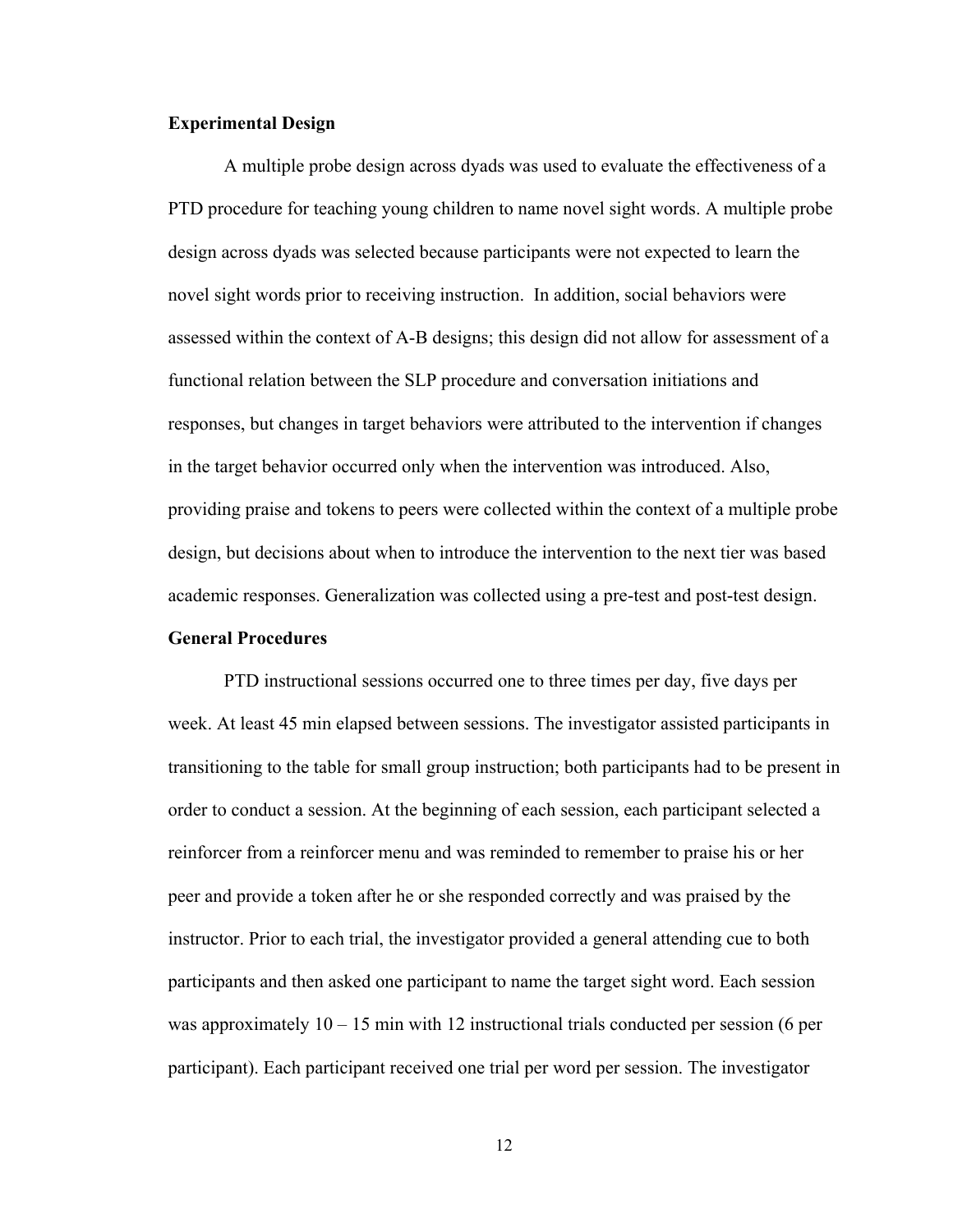randomly alternated the order of trials, with no more than two consecutive trials per participant. In addition, each participant had opportunities to initiate conversations in the ITI, with an SLP procedure implemented during the ITI for participants who did not initiate conversation.

**Probe procedures.** Prior to beginning academic instruction, probe sessions were conducted with each participant in a one-on-one arrangement to establish a stable pattern of responding prior to beginning PTD instruction in a small group. A trial consisted of the investigator presenting a sight word and asking, "What word?" and waiting 4 s for a response. Probe sessions consisted of 12 trials—1 for each target word for each student. Students were praised for each unprompted correct response. Appropriate attending behaviors were reinforced (verbal praise and a token) on a VR-3 schedule. Once a stable pattern of responding was established, the investigator moved to PTD instruction in a small group.

**Dyad training.** Following probe sessions and immediately before beginning PTD instruction, each dyad was trained to provide praise and a token for unprompted and prompted correct responses. The investigator began the training by explaining to each dyad why each should praise his or her peer and provide a token for correct responses. The investigator then described when to provide praise and a token and modeled how to engage in the target behaviors. The investigator then conducted a practice session with known sight words to provide an opportunity for participants to display the target behaviors and receive feedback. Training was complete when each participant independently responded to the investigator's praise statement by providing praise and a token for correct responses during 83% of opportunities.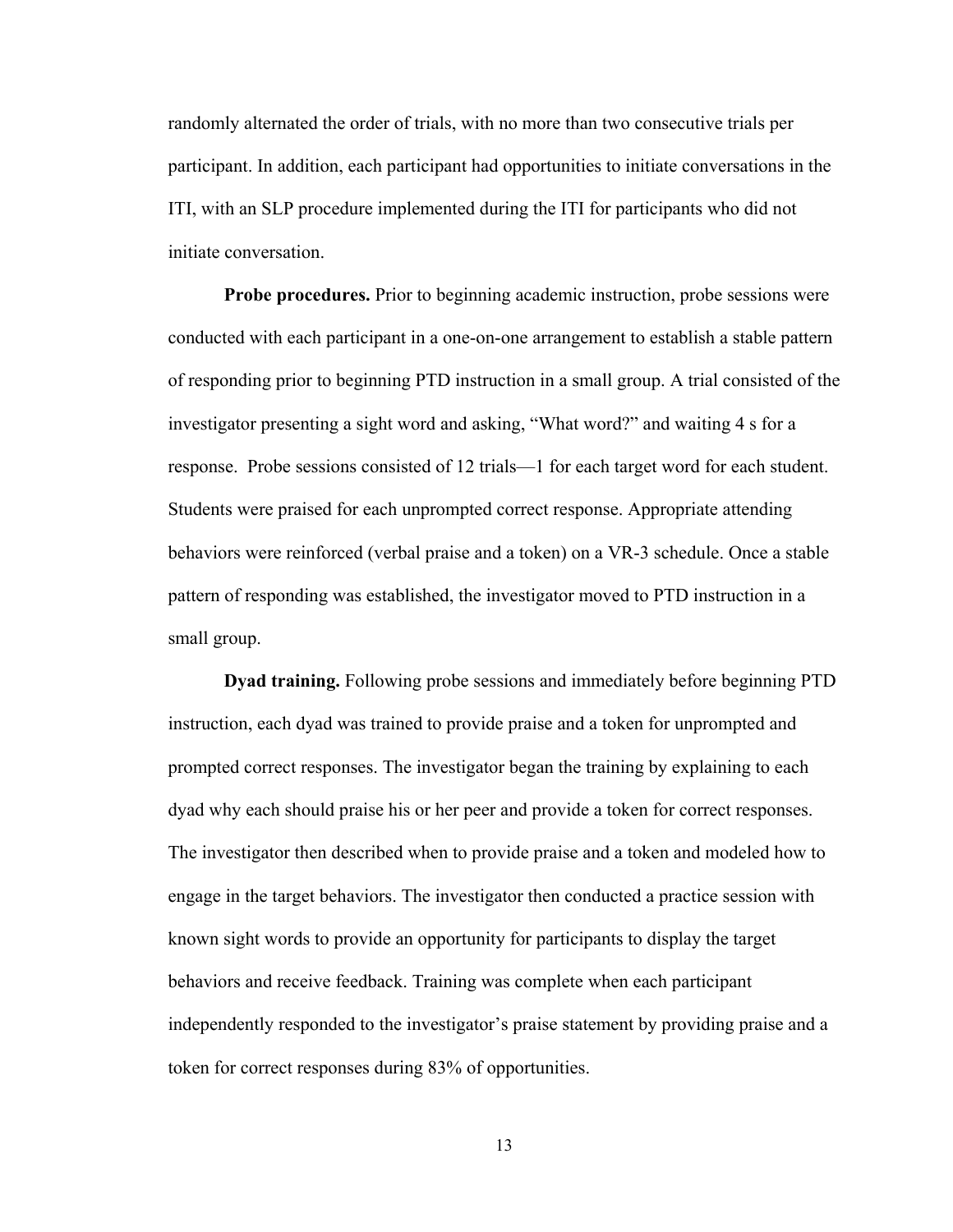**PTD instructional sessions.** The independent variable for teaching sight words was a 0-4 s PTD procedure. The investigator began each session by securing the attention of both participants using a general attending cue ("It's time to get started" or some variation). The expected response was for participants to orient to the materials or verbally indicate they were ready to begin instruction. Prior to beginning sight word instruction, the investigator provided each participant with a clear bag that contained tokens of his or her peer's preferred characters or items and token boards. Participants were reminded to provide praise and tokens when the investigator praised a student for a correct response. Initially, 0 s prompt delay sessions were conducted. During these sessions, the investigator presented an attending cue to both participants, ensured an attending response, and then presented a participant with an index card with a target sight word and asked, "What word?". Following the question, the investigator immediately provided a verbal model of the correct response. The participant then had 4 s to imitate the investigator's verbal model. If participants did not respond to the investigator's model or provided an incorrect response, the investigator removed the materials and waited 4 s before beginning the next trial. Following each prompted correct response, the investigator provided behavior specific verbal praise, which served as a cue for the peer to provide praise and a token. If one or both participants required reminders to praise and provide a token to his or her peer for 50% or more opportunities for three consecutive sessions, the investigator provided a review session immediately before the next instructional session. Once both participants responded to the controlling prompt 100% of opportunities for one sessions during 0 s delay, the investigator delayed the prompt by 1 second.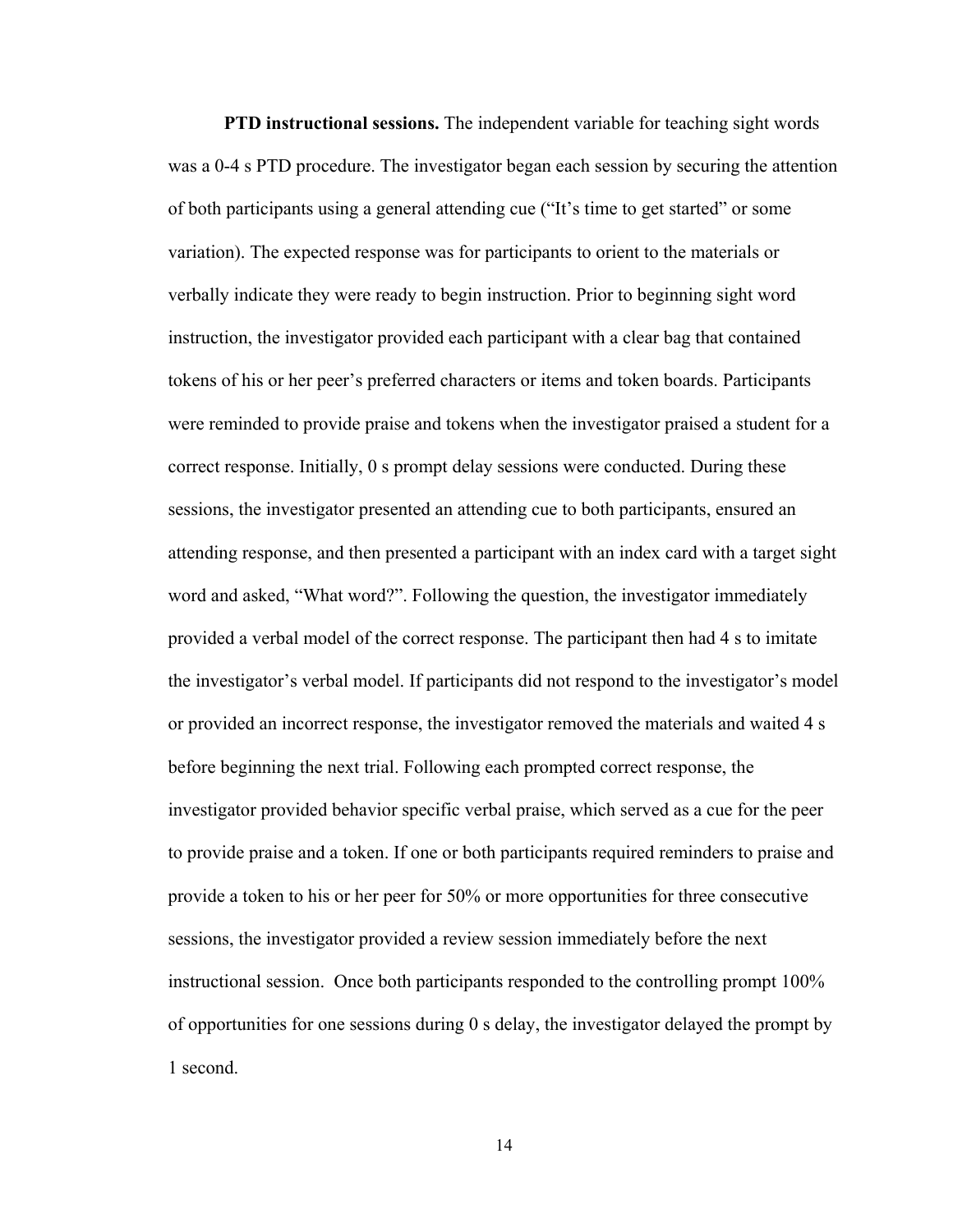Prompt delay trials were identical to 0 s delay trials, with the exception of allowing participants time to respond independently to the target stimulus. The prompt delay doubled from 1 to 2 s, then 2 to 4 s, when participants displayed 100% unprompted or prompted correct responding for at least one session per delay. The mastery criterion was each participant independently naming sight words 100% of opportunities for two consecutive sessions on a continuous reinforcement schedule. Instruction continued after mastery criterion was met to allow opportunities to teach conversation. If the participant displayed an unprompted error, the investigator said, "Wait if you do not know," or some variation. If the student did not respond to the target stimulus, the investigator provided a verbal model of the target word and waited 4s for the student to imitate the model. If one or both participants displayed more than one error in a single session, the investigator reverted back to the previous delay.

*Modifications.* Zaire used an AAC device to name sight words and, as such, procedural modifications were required. Picture icons that represented each of the six sight words were added to the "Reading" screen on Zaire's AAC device and were among a field size of 24 images. Based on recommendation from the special education teacher, Zaire was allowed more time than the other participants to respond to the stimulus before the controlling prompt was provided; after 0 s delay trials, 5 s delay trials, followed by 10 s delay trials were used as a part of the modified PTD procedure (the delay doubled, like other participants in the study). In addition to saying the word as the controlling prompt, the investigator also pointed to the corresponding icon on his screen. Occasionally, Zaire would respond verbally to the sight word stimuli. Both verbal and AAC-facilitated responses were accepted. The icons on Zaire's AAC device were rearrange after each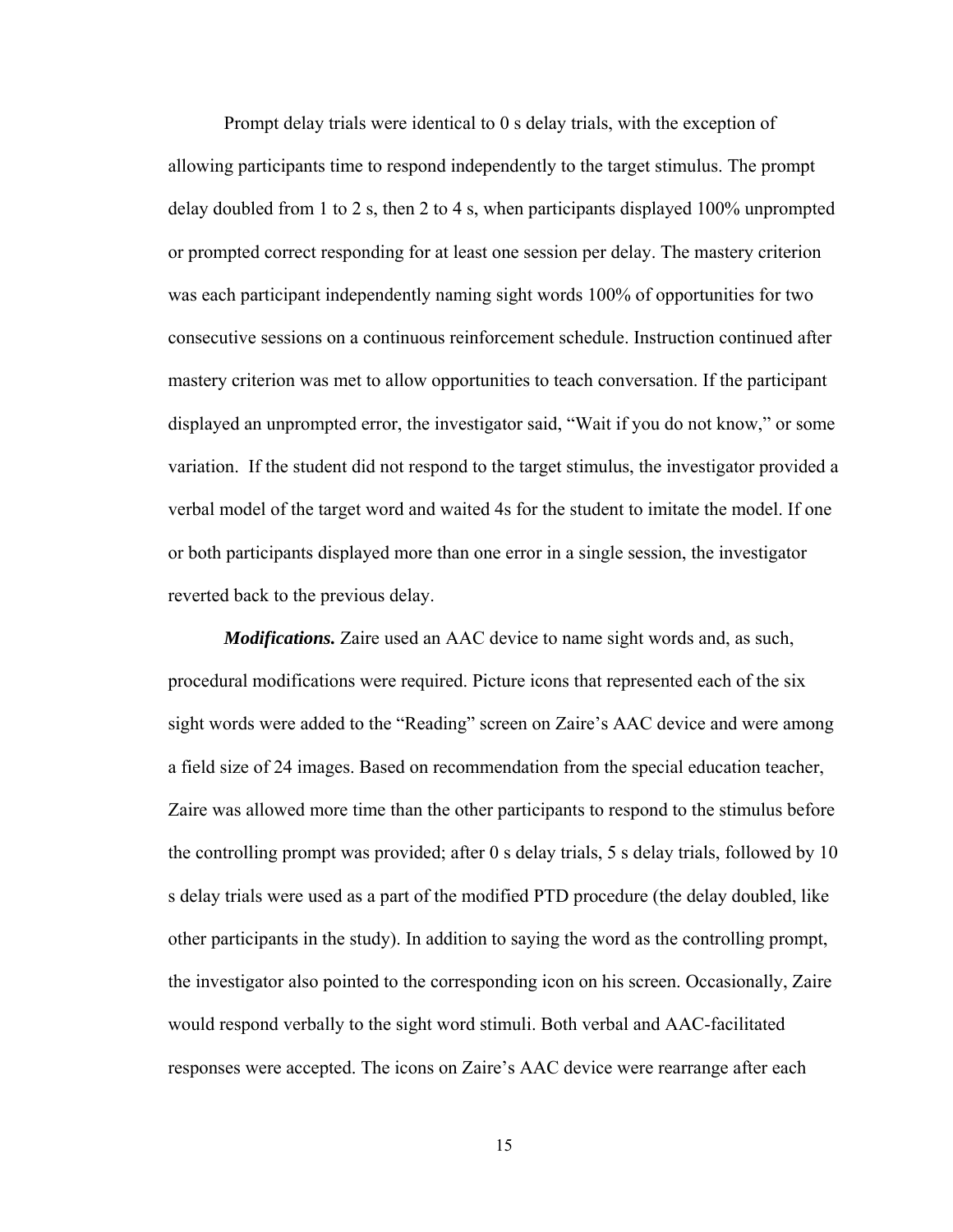trial to ensure he was attending to the icons and not just their location on the screen. Zaire quickly learned to praise Mariana during the dyad training, but did not successfully provide her a token until a gestural prompt was introduced. As the investigator praised Mariana, she pointed toward Mariana's token board to prompt Zaire to place a token there.

**Within session generalization of conversation.** The initial PTD instructional sessions served as a baseline measure of frequency of conversation initiation during the ITI. If participants did not begin to initiate conversation during the first five PTD sessions, an SLP procedure was implemented to teach participants how to initiate a conversation around a peer's interests. Participants were reminded at the start of each session to provide praise, administer tokens, and initiate conversation. After a trial had ended and a reinforcer had been provided, the investigator waited 4 s for the participant to initiate a conversation in the form of a question or statement. If this did not occur, an intermediate verbal prompt was provided (i.e. "You can ask *child's name* a question."). The investigator waited 4 s for the participants to respond then, if no conversation occurred, provided a controlling prompt (i.e. "Say, '*statement or question about child's preferred activity/item*'"*).* Participants received a small edible reinforcer each time they initiated conversation with their peer about the preferred item depicted on the token.

*Modification.* After several sessions, Zaire was still dependent on the controlling prompt to initiate conversation with his peer, so the investigator limited his choices to one character, with a plan to systematically introduce other characters as Zaire was successful.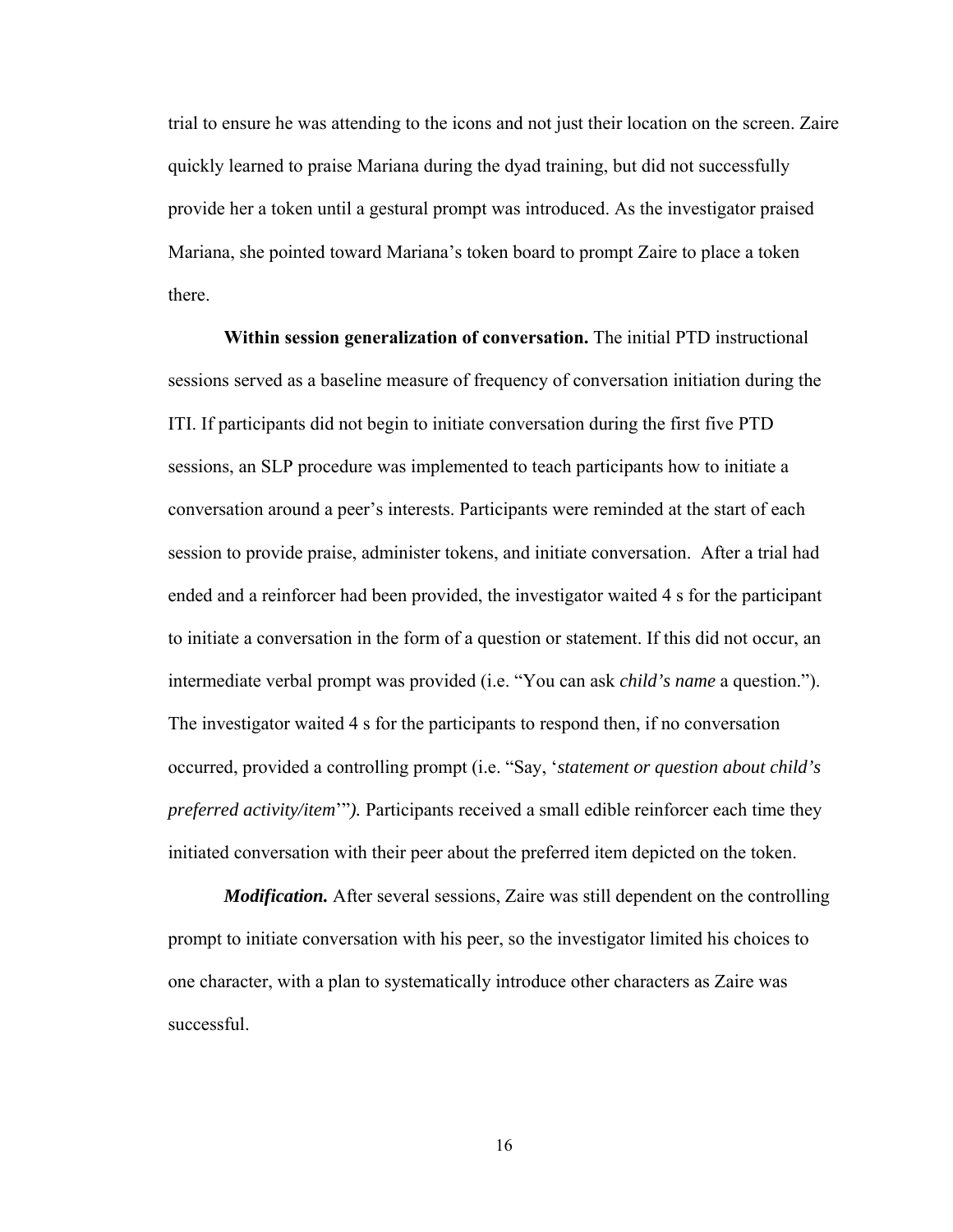**Generalization during play.** The purpose of the generalization probes was to assess whether participants initiated conversation with their peers during other activities throughout the school day. During play-based activities, the investigator observed the students and recorded the frequency with which participants initiated conversation, responded to initiations, and continued conversation with his or her peer. Each generalization session was 5 minutes. Participants were instructed to remain in the same area during free time and encouraged to play and talk with their peer to increase the opportunity for social interactions (Goldstein, English, Shafer, & Kaczmarek, 1997).

#### **Interobserver Agreement and Procedural Fidelity**

Inter-observer agreement (IOA) and procedural fidelity (PF) data were collected at least 20% of sessions for each participant in each condition. Observers had previous experience with systematic instruction and were trained by the investigator. The investigator modeled what each possible response could look like and allowed observers to watch sessions and practice collecting IOA and PF data until they were comfortable collecting official IOA and PF. IOA was calculated by dividing the number of agreements by the number of agreements plus disagreements multiplied by 100. Procedural fidelity was calculated by dividing the number of performed observed behaviors divided by the number of planned teacher behaviors and multiplied by 100.

**Dyad 1.** IOA and PF were collected for 25% of probe sessions and 25% of intervention sessions. IOA was 91% during probe and 100% during intervention. PF was 100% during probe sessions and 99% during intervention sessions.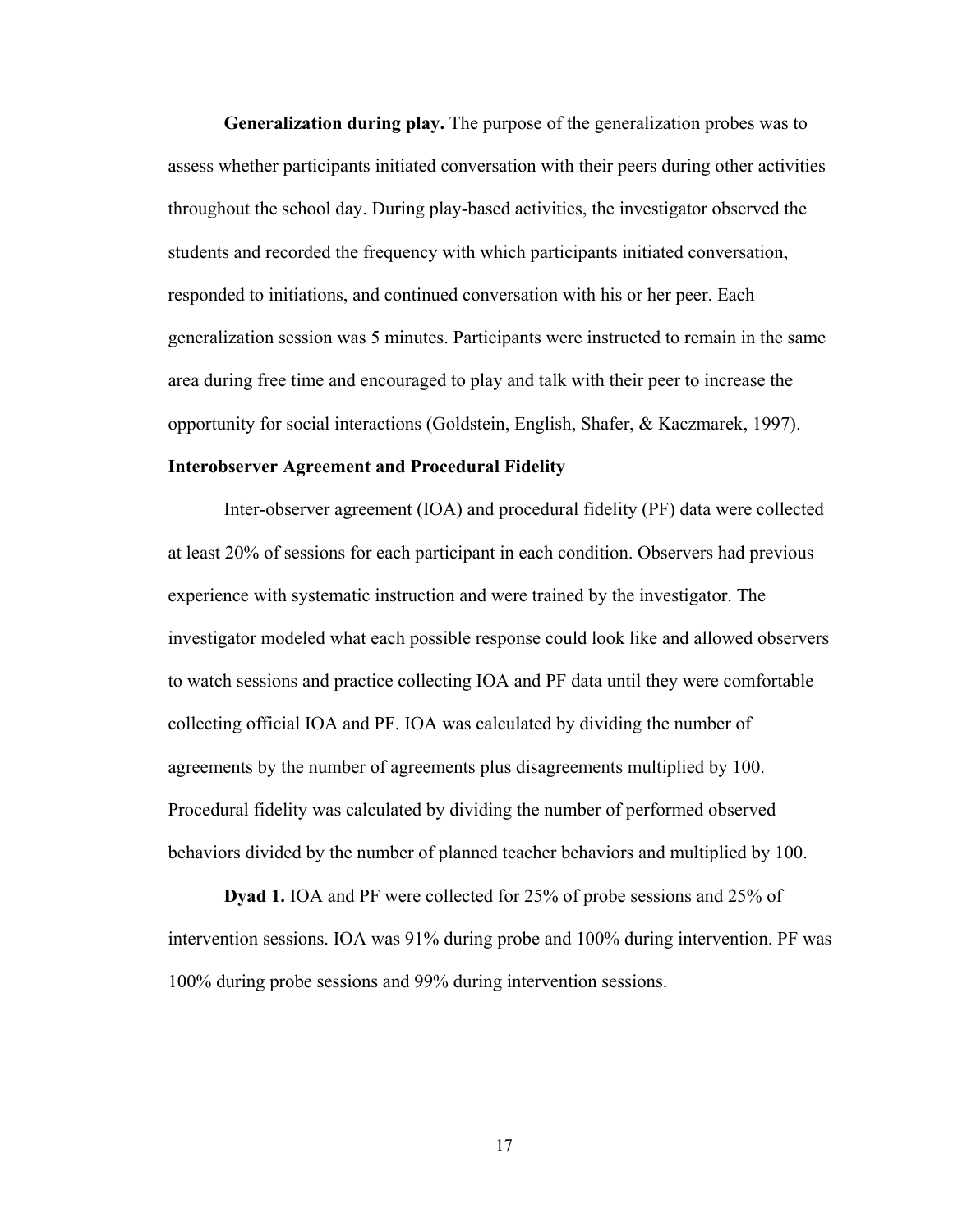**Dyad 2.** IOA and PF were collected for 25% of probe sessions and 20% of intervention sessions. IOA was 100% during probe sessions and 95% during intervention sessions. PF was 100% during probe sessions and 97% during intervention sessions.

**Dyad 3.** IOA and PF were collected for 20% of probe sessions. During probe sessions, IOA was 92% and PF was 90%.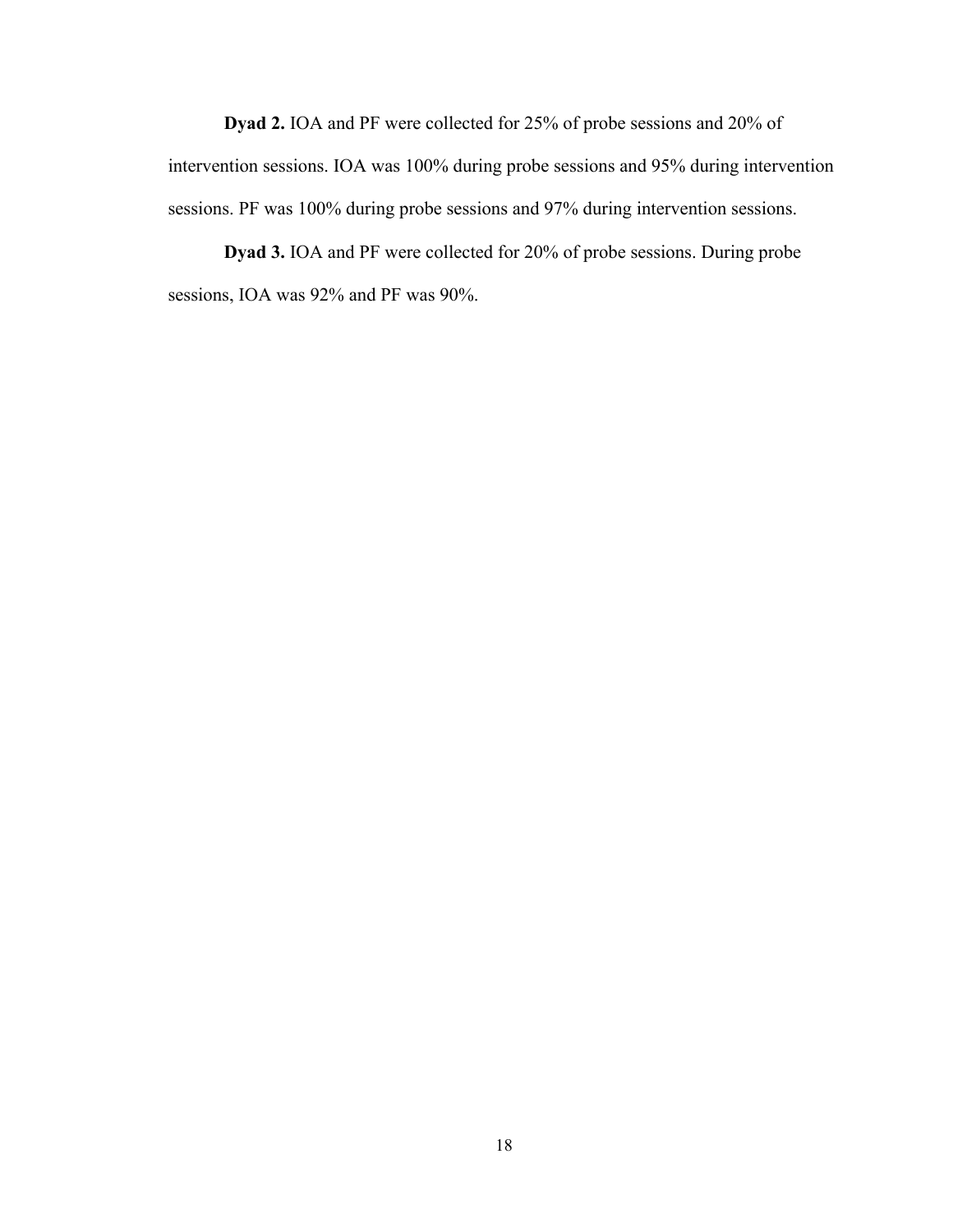#### **Section 3: Results**

Graphs were visually analyzed by the investigator with consideration of level, trend, stability, overlap, immediacy of effect, and consistency of effect (Gast & Spriggs, 2014). Findings related to academic and social behaviors are divided among dyads. Academic behavior data were collected within the context of a multiple probe design across dyads and social behaviors within an A-B design.

#### **Academic Behaviors**

Accuracy in naming sight words is displayed in *Figure 1.*

**Dyad 1.** During probe sessions, Mariana learned one of the six sight words without instruction and continued to provide the correct response for the remainder of probe sessions. Upon introduction of the intervention, following 0 s delay trials for unknown words, Mariana's unprompted correct responses were at 83%, with 100% nonoverlapping data. She reached the mastery criterion for naming sight words after six intervention sessions. Zaire displayed a zero-celerating trend during probe sessions, responding incorrectly or not responding to sight word stimuli during probe sessions. Zaire did not provide unprompted correct response during the first three intervention sessions, but began to display an accelerating trend in a therapeutic direction during all remaining intervention sessions. Zaire reached the mastery criterion for naming sight words after seven intervention sessions.

**Dyad 2.** Logan displayed a zero-celerating trend during probe sessions, responding incorrectly or not responding to sight word stimuli during probe sessions. Following 1 s delay trials, Logan started to display unprompted correct responses. Unprompted correct responses increased during each session until reaching 100%. Logan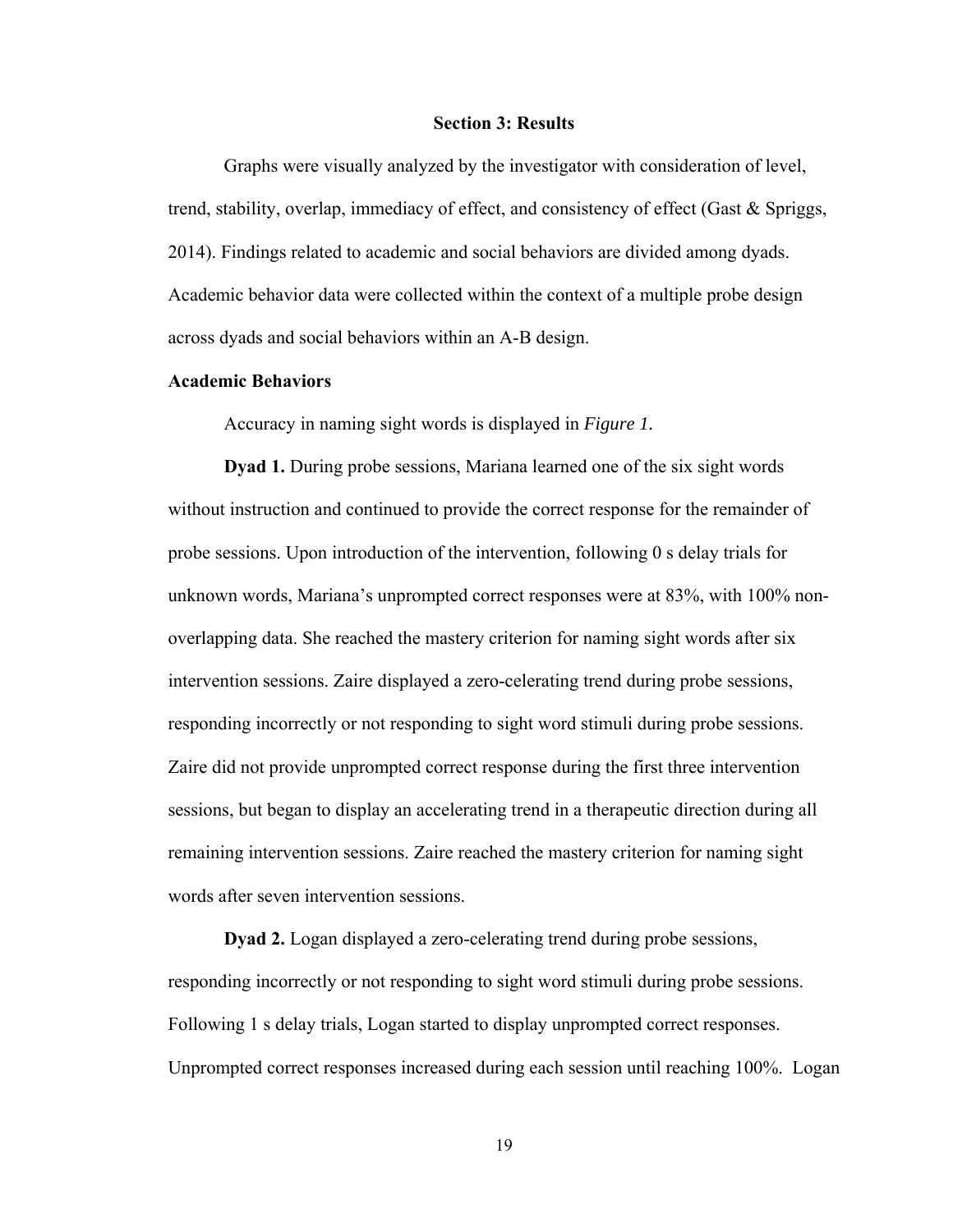reached the mastery criterion for naming sight words after seven intervention sessions. Christopher also displayed a zero-celerating trend during probe sessions. Christopher did not provide unprompted correct responses during the first three intervention sessions, but began to display an accelerating trend in a therapeutic direction after 2 s delay trials. There was a decrease in his unprompted correct responding in session 19, during which the investigator noted he engaged in high rates of problem behavior (e.g. screaming, crying, destruction of materials). Following this session, unprompted responding continued to increase and mastery criterion was reached after 10 intervention sessions.

**Dyad 3.** During probe sessions, Evan learned two of the sight words without receiving instruction. In contrast, Jabari responded to the unknown sight word stimuli by engaging in vocal stereotypy. In addition, when responding to unknown stimuli, Jabari's voice volume was typically too low to be understood and, as such, was scored as an error. Jabari has consistently responded incorrectly to all sight word stimuli presented during probe sessions.

#### **Social Behaviors**

Conversation initiations and responses are displayed in *Figure 2.*

**Dyad 1.** Both Zaire and Mariana learned to praise and provide tokens to each other following the instructor's feedback to the target student (e.g., "You're right! That word is *target stimulus*"). Following dyad training, Mariana praised and provided tokens to Zaire 100% of opportunities, with Zaire initially displaying variable responding but data stabilized between 83 and 100% for the last nine sessions. Regarding within session generalization, following the fifth intervention sessions, Mariana consistently initiated conversation with Zaire. Since Zaire did not initiate a conversation with Mariana, the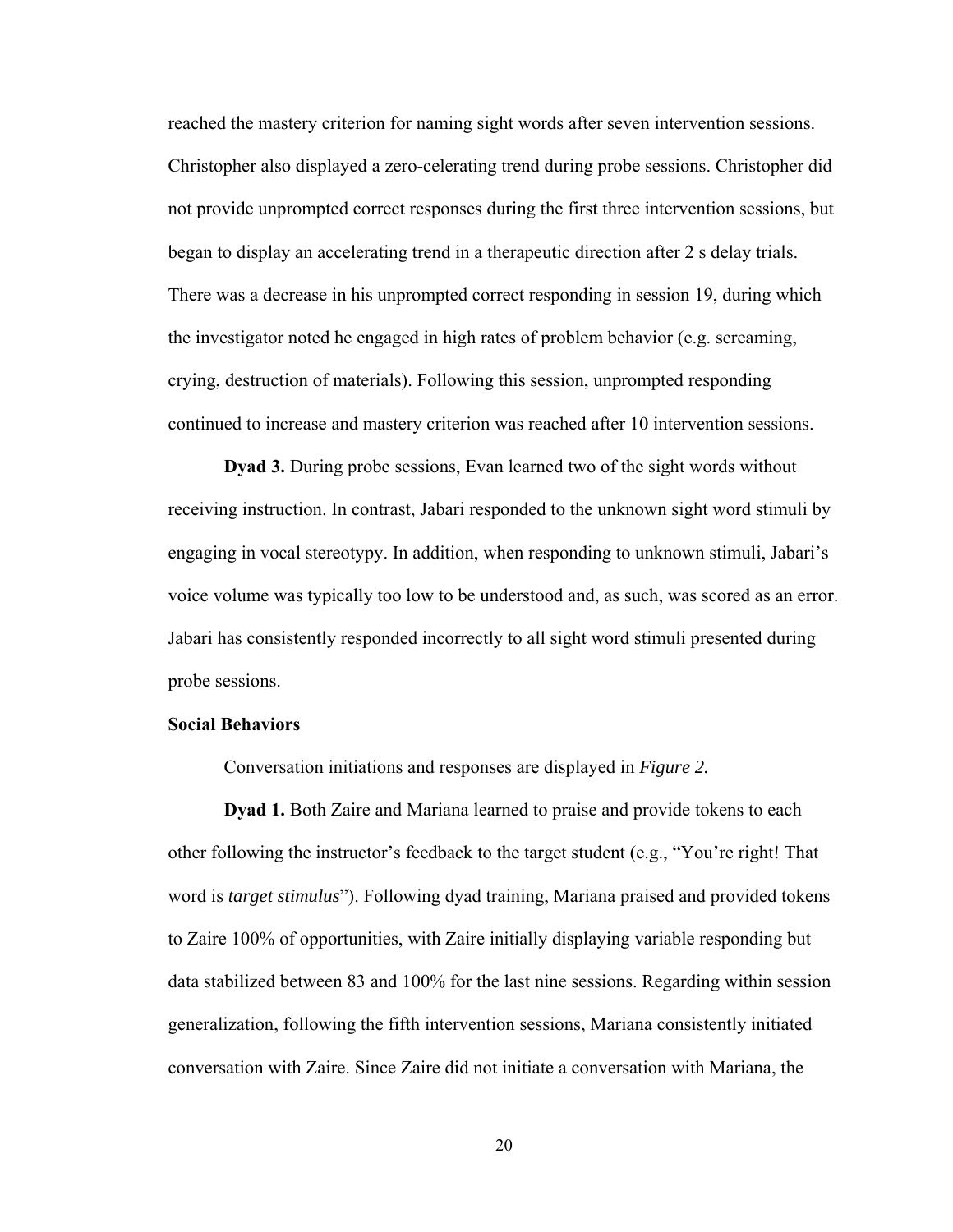SLP procedure was implemented. With the exception of one unprompted correct response, Zaire required the controlling prompt to initiate conversation during each trial. Due to lack of initiations, modification to the SLP procedure were recently implemented. In addition, responsivity to peer initiations was measured. Mariana responded to all of Zaire's conversation initiations. Although variable, Zaire's responses to Mariana's initiations increased since the introduction of the SLP procedure.

**Dyad 2.** Both Christopher and Logan learned to praise and provide tokens to each other following the instructor's feedback to the target student. Logan consistently initiated conversation with Christopher after praising him and providing a token without prompting since the SLP procedure was introduced. Logan also responded to all conversation initiations made by Christopher. Christopher was dependent upon verbal prompts to initiate conversation about Logan's interests after praising and providing a token for correct responses. Christopher consistently responded independently to Logan's conversation initiations.

#### **Generalization**

To date, a pre-test session for each dyad has been conducted, with post-tests planned following mastery of sight words and conversation. For Dyad 1, Mariana initiated conversation three times during the pre-test. Zaire did not respond to any of Mariana's initiations and did not initiate conversation during the session. For Dyad 2, Neither Christopher nor Logan initiated conversation during the pre-test. For Dyad 3, Evan initiated conversation twice during the pre-test. Jabari did not respond to any of Evan's initiations and did not initiate conversation during the session.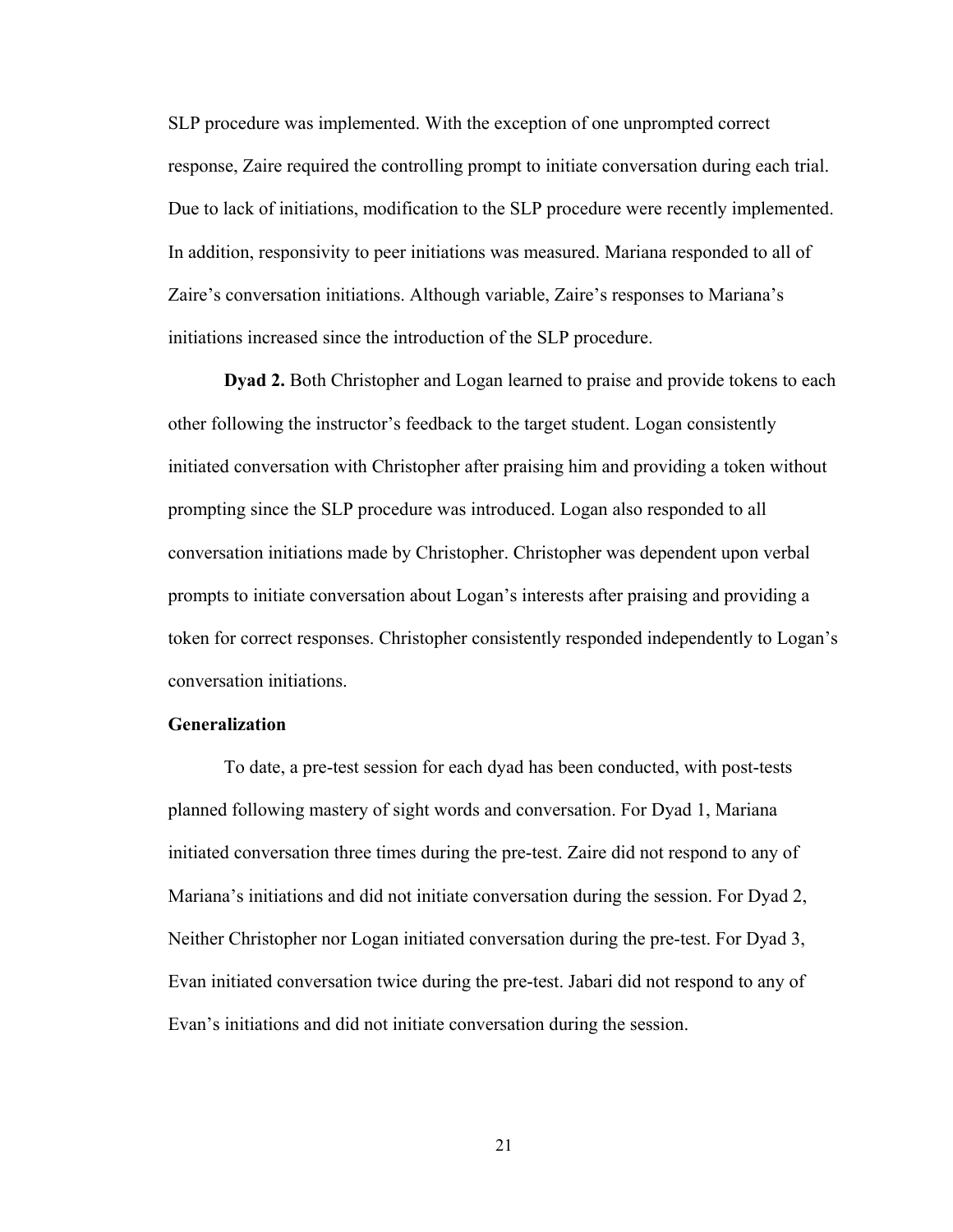

*Figure 1.* Accuracy in naming unknown sight words (unprompted correct responses). Tier 1: Mariana=open squares; Zaire=closed triangles. Tier 2: Logan=open squares; Christopher=closed triangles. Tier 3: Evan=open squares; Jabari responding=closed triangles.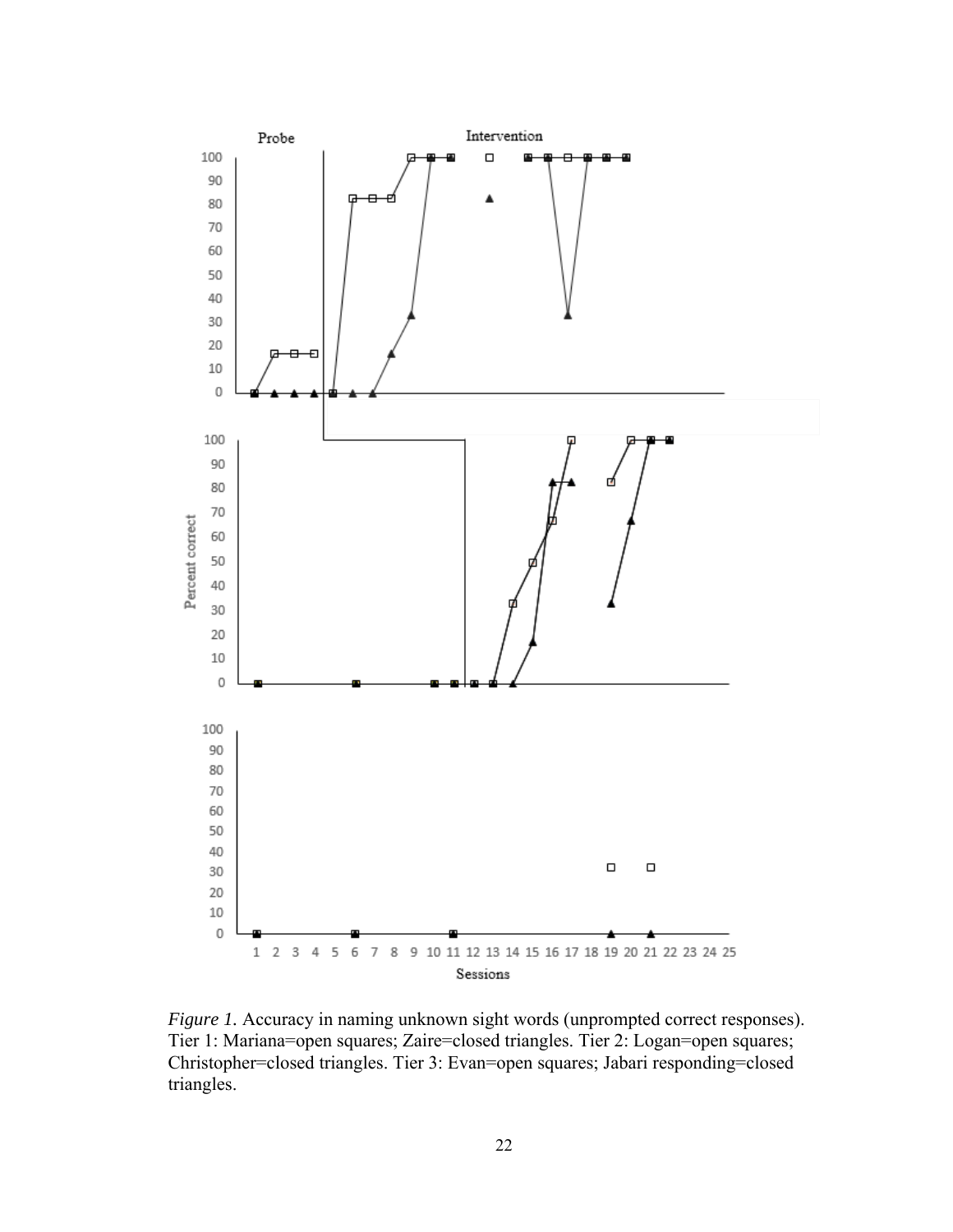

*Figure 2.* Conversation initiations and responses (unprompted correct responses). Initiations are depicted by the lines and responses by the bars. Dyad 1: Mariana=open squares and dark gray bars; Zaire=closed triangles and light gray bars. Dyad 2: Logan=open squares and dark gray bars; Christopher=closed triangles and light gray bars.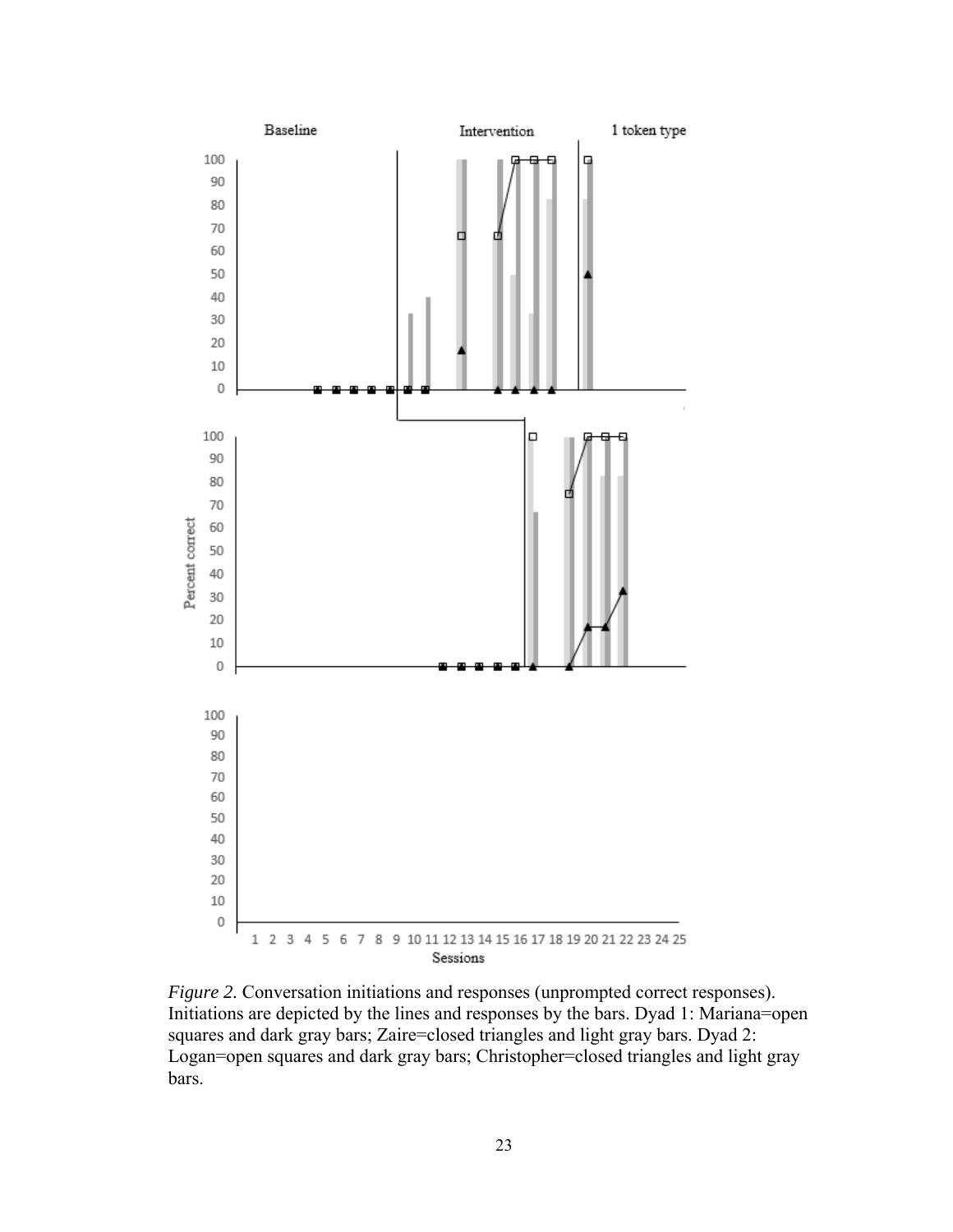#### **Section 4: Discussion**

This study assessed the effects of a PTD procedure on naming sight words, the effects of a one-time dyad training on praising and providing tokens to peers after correct responses to sight word stimuli, and the effects of a SLP procedure on conversation initiation for students with reading delays, both with and without social deficits. Responses to conversation initiation and generalization of acquired social skills were also observed. The PTD procedure was effective in teaching participants in Dyad 1 and Dyad 2 to name sight words. Training a heterogeneous group of students to praise each other and provide a token for correct responses by modeling these behaviors and providing the participants an opportunity to engage in the behaviors led to high fidelity in engaging in these behaviors during instructional sessions. The SLP procedure was effective in increasing both conversation initiations and responses between trials for participants with typical social skills. Participants with social delays engaged in few conversation initiations, but displayed a high rate of responding to peer initiations.

#### **Limitations**

Limitations of the study warrant attention. First, two students learned sight words during probe sessions, which might have been prevented if the participants were exposed to the words more times during screening. The words learned by participants during probe sessions (e.g. police; cantaloupe) were words that could have easily been learned while grocery shopping or spending time in the community. Second, the investigator did not use multiple exemplars of each sight word (i.e. different fonts) to program for stimulus generalization. Only one handwritten exemplar of each sight word was used. However, the primary focus of the study was the social behaviors that took place during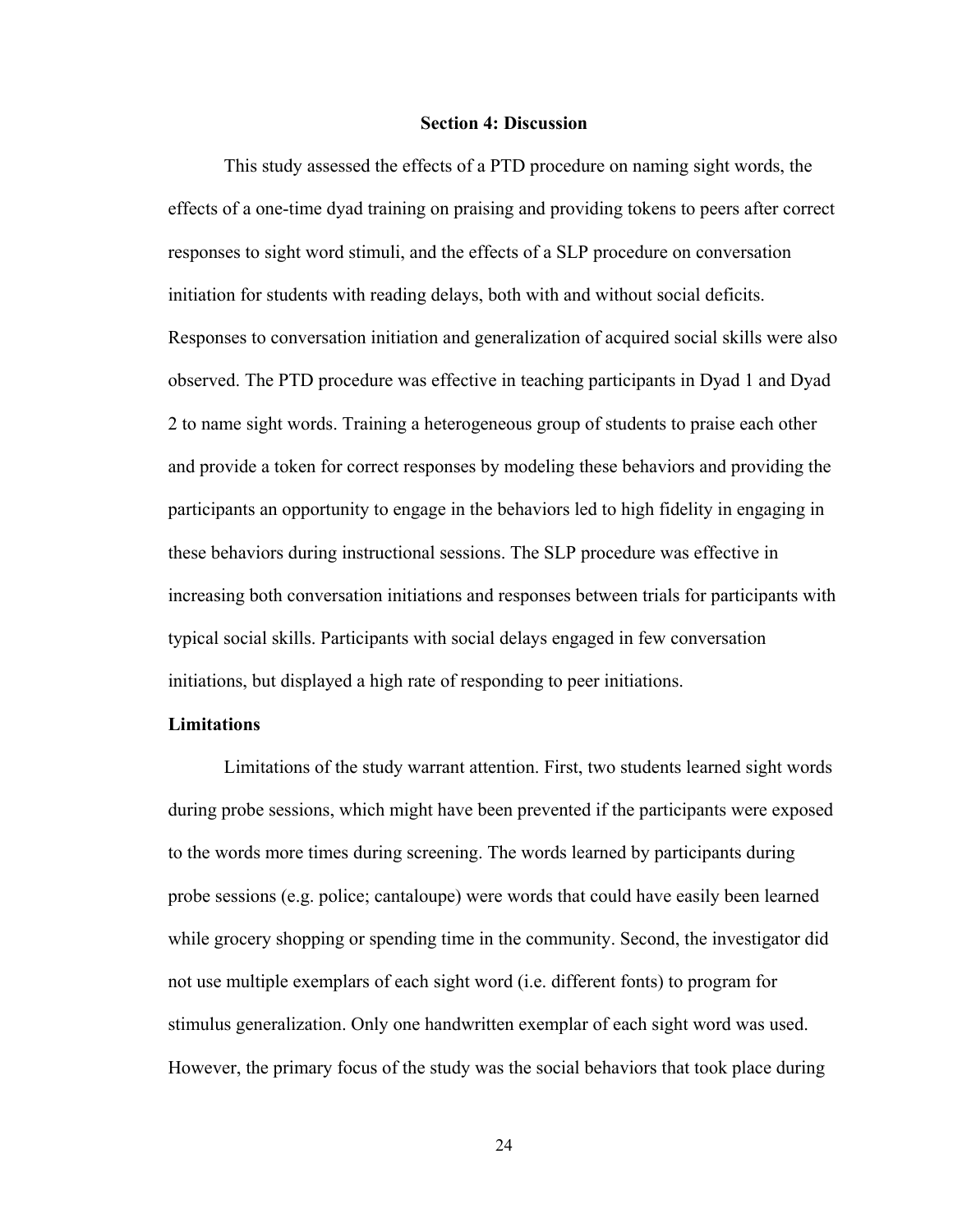the ITI. Finally, social behaviors were assessed within the context of an A-B design, thus it was not possible to assess presence of a functional relation between the SLP procedure and conversation initiations. However, improvement in target social behaviors improved only after introduction of the intervention, so this improvement was attributed to the intervention.

#### **Implications**

The results of this study are promising; findings support previous studies that used a 0-4 s PTD procedure to teach academic targets to children without and with disabilities, including children (Lane et al., 2016; Ledford & Wolery, 2015; Reichow & Wolery, 2011). The findings indicate that PTD is an effective instructional method for students with ASD and peers at-risk for academic failure. Students with mild disabilities could benefit from PTD instruction which requires relatively little academic time. Ideally, sessions would have been conducted in the inclusive general education setting, but the teacher did not use small group instruction in her classroom and indicated this would be a distraction.

Pairing students with ASD with socially competent, same-age peers during small group instruction can lead to increased opportunities for social interaction (Ledford  $\&$ Wehby, 2015). This adds to the literature on systematically teaching social behaviors by targeting social skills in students with SCD by embedding social opportunities during small group instruction (Lane et al., 2015). Teachers of students with ASD can maximize instructional time by concurrently teaching academic and social instruction and using peers with typical social skills as models for socially appropriate behavior. Although not measured, targeting social skills in addition to academic targets added a few minutes, at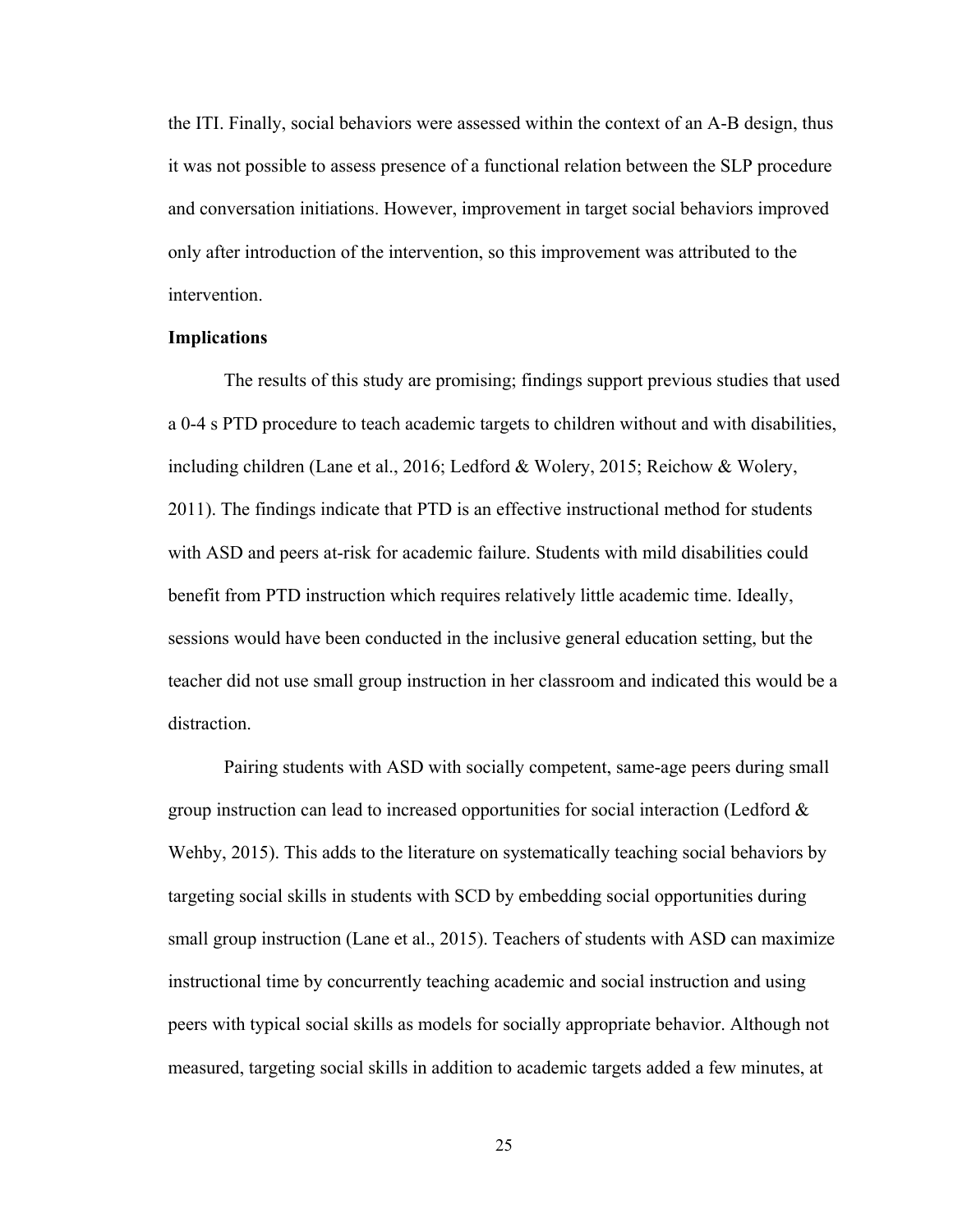most, to each session and led to an increase in praising, providing tokens, conversation initiation, and responses to conversation initiations in students with and without social delays.

Students who use AAC devices to communicate may require a longer time delay than students who communicate verbally to allow additional time for scanning the field and motor planning regarding selecting a corresponding button. The field size of the AAC should be considered when deciding how long to allow the student to answer before providing the controlling prompt, as it may take several seconds for the student to scan the screen for the correct icon. It may also be difficult for some students to recognize when they should initiate conversation and what they should say. Some students may require additional training in order to understand when it is an appropriate time to comment about their peer's interests or ask a question. Since this study involved implementing two different procedures (i.e. PTD for teaching sight words; SLP for teaching social behaviors) during each session, adequate fidelity might be challenging for teachers, especially those with limited or no training in systematic procedures. Thus, teachers should be trained to fidelity before beginning these procedures to ensure correct implementation. Teachers should also be trained to teach social behaviors such as praising and providing tokens for correct responses because, such training provides students additional opportunities for socialization during academic instruction. Maximizing instructional time by teaching learners who are diverse in abilities together in a small group gives students with social delays access to same-age peer models of socially appropriate behavior. This also gives students the opportunity to interact with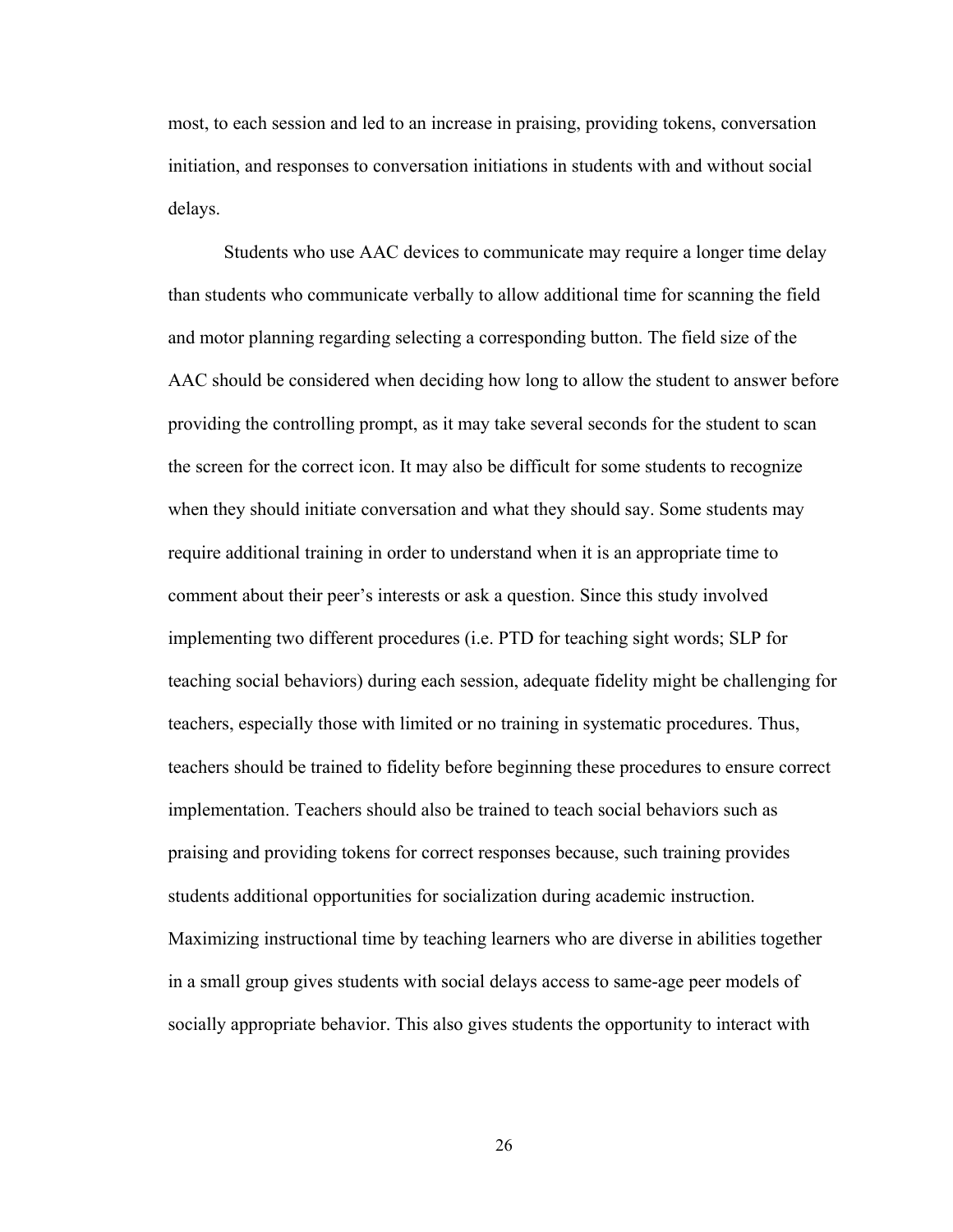socially-competent conversation partners and learn how to communicate through experience.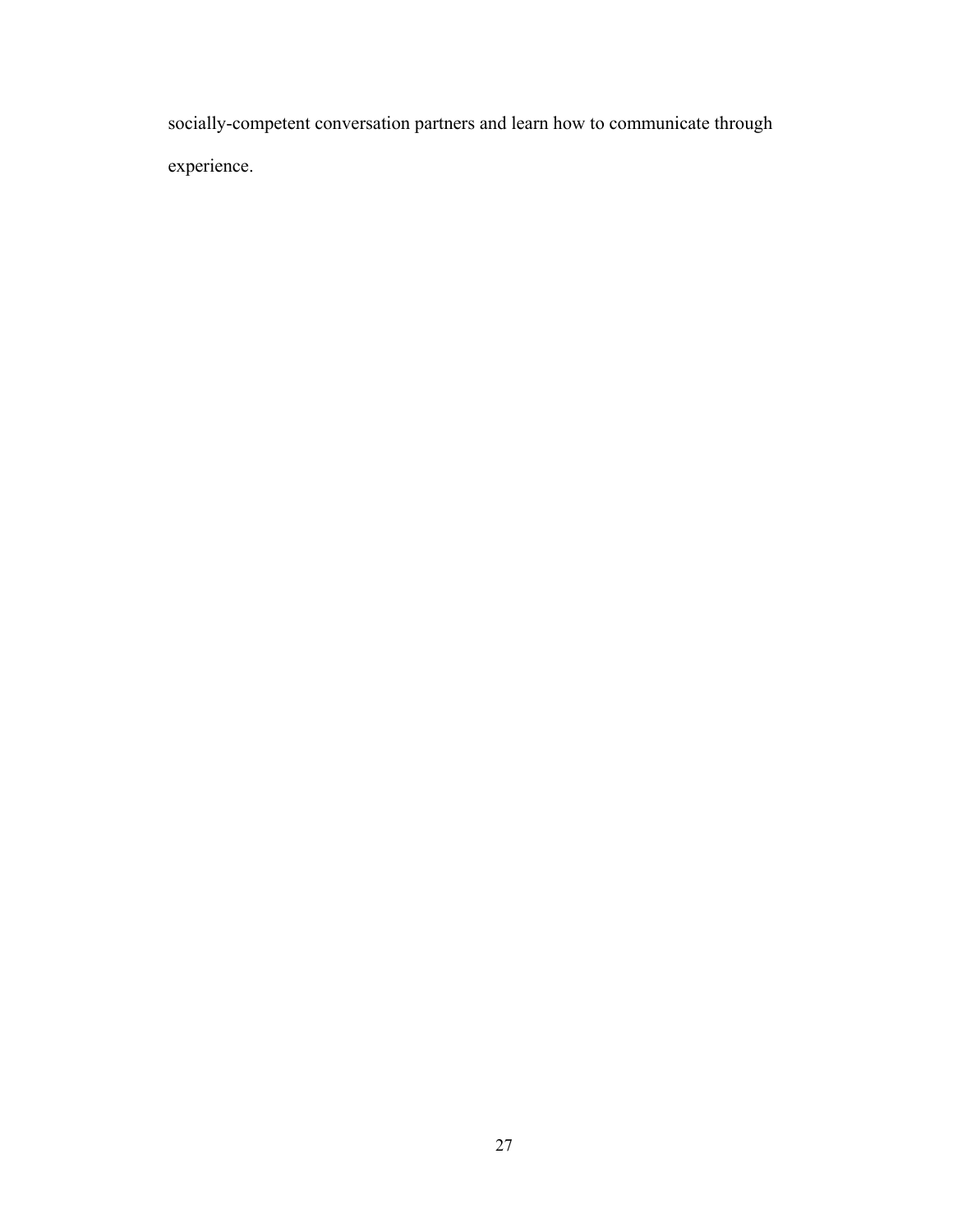#### **References**

- Babcock, F., Hartle, L., & Lamme, L. L. (1995). Prosocial behaviors of five-year-old children in sixteen learning/activity centers. *Journal of Research In Childhood Education*, *9*(2), 113-127.
- Bricker, D. D. (1978). A rationale for the integration of handicapped and nonhandicapped preschool children. *Early intervention and the integration of handicapped and nonhandicapped children*, 3-26.
- Doyle, P. M., Wolery, M., Ault, M. J., & Gast, D. L. (1988). System of least prompts: A literature review of procedural parameters. *Journal of The Association for Persons with Severe Handicaps*, *13*, 28-40.
- Filla, A., Wolery, M., & Anthony, L. (1999). Promoting children's conversations during play with adult prompts. *Journal of Early Intervention, 22*, 93-108.
- Gast, D. L., & Spriggs, A. D. (2014). Visual analysis of graphic data. In D. L. Gast, J. R. Ledford, D. L. Gast, J. R. Ledford (Eds.) , *Single case research methodology: Applications in special education and behavioral sciences, 2nd ed* (pp. 176-210). New York, NY, US: Routledge/Taylor & Francis Group.
- Gast, D. L., & Wolery, M. (1990). Group Errorless Teaching Strategies (GETS). Final Report.
- Goldstein, H., English, K., Shafer, K., & Kaczmarek, L. (1997). Interaction among preschoolers with and without disabilities: effects of across-the-day peer intervention. *Journal of Speech, Language, and Hearing Research*, *40*(1), 33-48.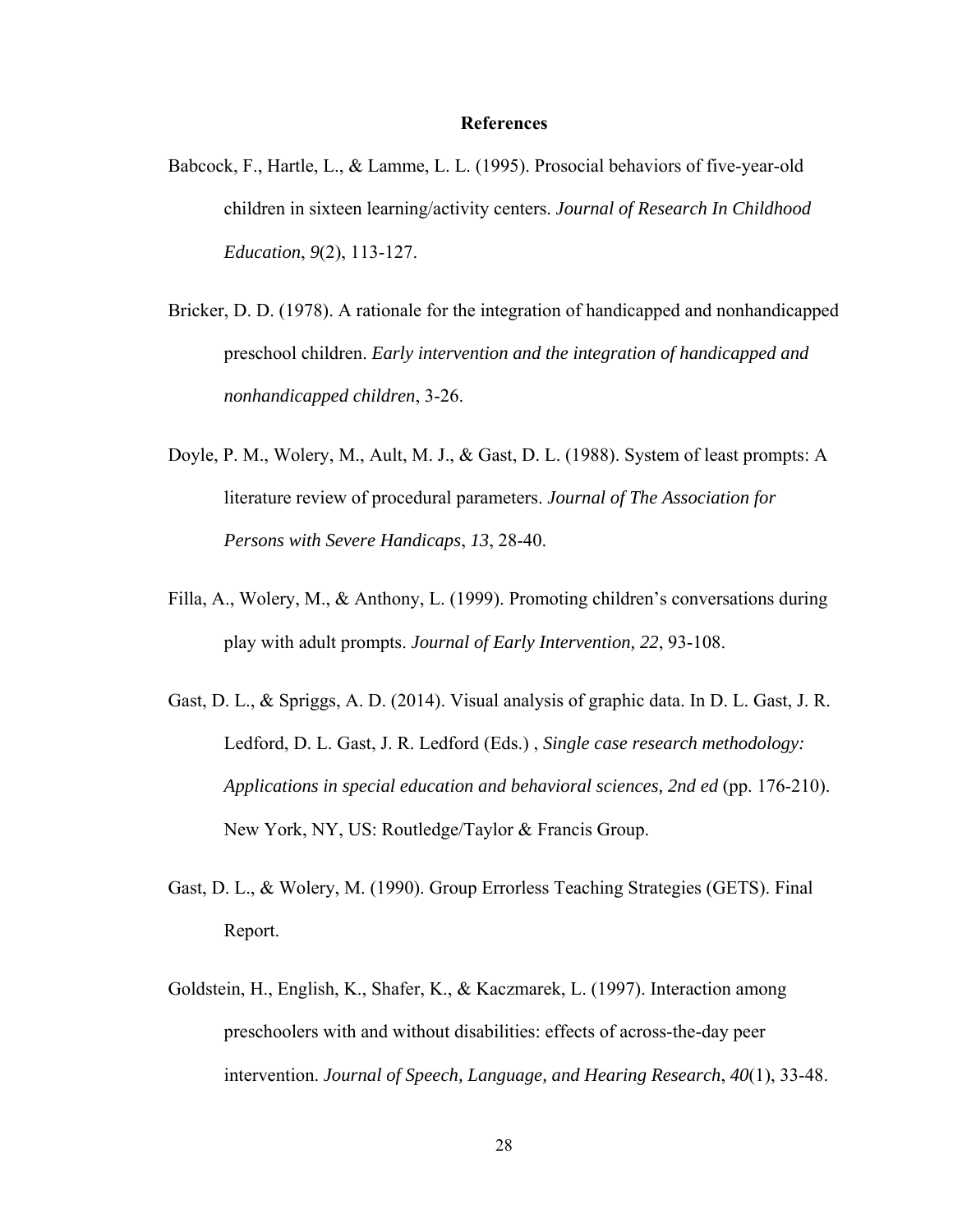- Grisham-Brown, J., Hemmeter, M. L., & Pretti-Frontczak, K. (2005). *Blended Practices for Teaching Young Children in Inclusive Settings*. Brookes Publishing Company. PO Box 10624, Baltimore, MD 21285.
- Guralnick, M. J. (1990). Social competence and early intervention. *Journal of early intervention*, *14*, 3-14.
- Hadley, P. A., & Rice, M. L. (1991). Conversational responsiveness of speech- and language-impaired preschoolers. *Journal of Speech and Hearing Research, 34,*  1308-1317.
- Lane, J. D., Gast, D. L., Ledford, J. R., & Shepley, C. (2016). Increasing social behaviors in young children with social-communication delays in a group arrangement in preschool. *Manuscript under review*.
- Lane, J. D., Gast, D. L., Shepley, C., & Ledford, J. R. (2015). Including social opportunities during small group instruction of preschool children with socialcommunicating delays. *Journal of Early Intervention*, *37*, 3 – 22.
- Lane, K. L., Stanton-Chapman, T., Jamison, K. R., & Phillips, A. (2007). Teacher and parent expectations of preschoolers' behavior: Social skills necessary for success. *Topics in Early Childhood Special Education, 27*, 86 – 97.
- Ledford, J. R., Lane, J. D., Elam, K., & Wolery (2012). Using response prompting procedures during small group instruction: Outcomes and procedural variations. *American Journal on Intellectual and Developmental Disabilities, 117,* 413 – 434.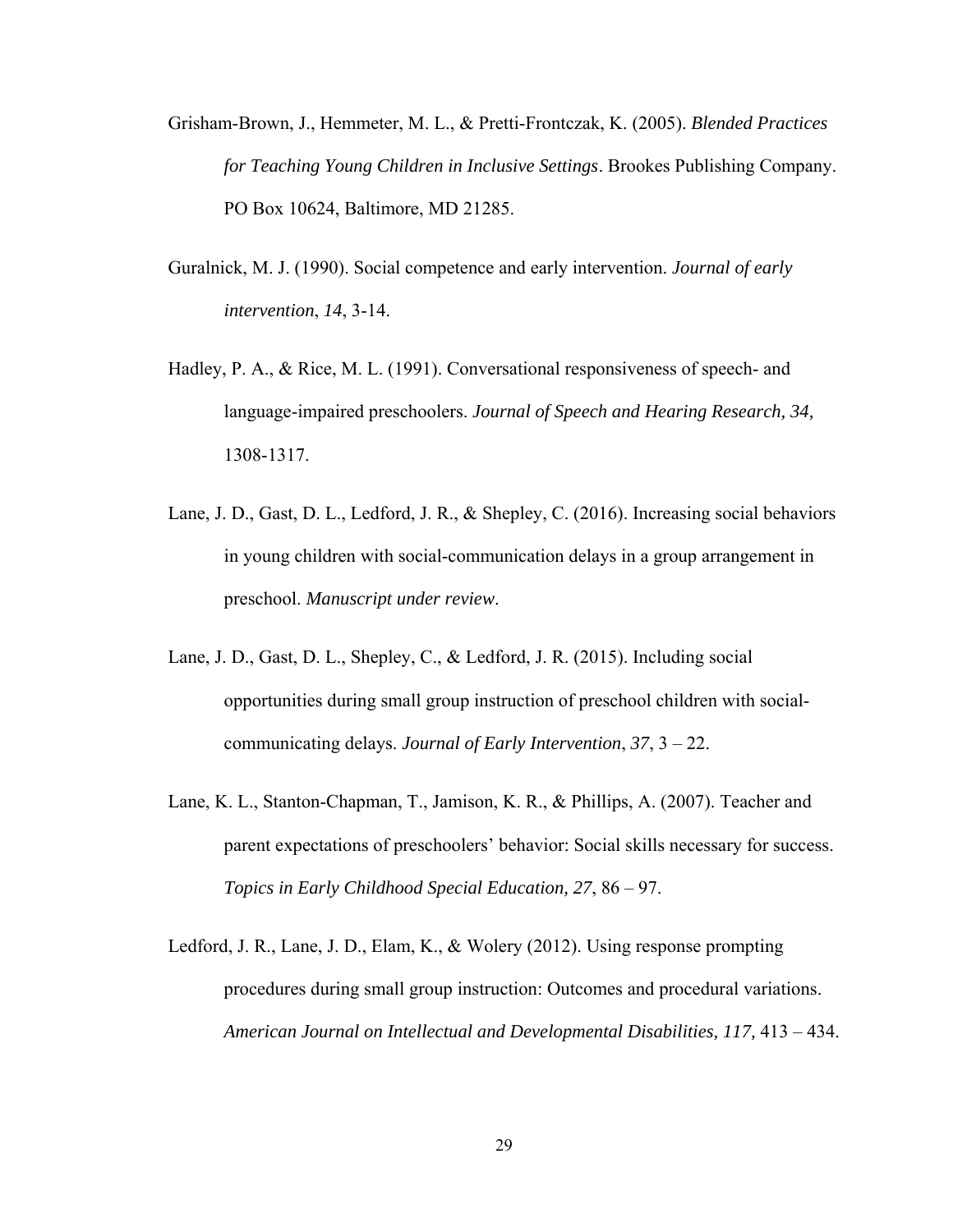- Ledford, J. R., & Wehby, J. H. (2015). Teaching children with autism in small groups with students who are at-risk for academic problems: Effects on academic and social behaviors. *Journal of Autism and Developmental Disorders*, *45*, 1624- 1635.
- Ledford, J. R., & Wolery, M. (2013). Peer modeling of academic and social behaviors during small-group direct instruction. *Exceptional Children, 79,* 439-458.
- Ledford, J. R., & Wolery, M. (2015). Observational learning of academic and social behaviors during small group instruction*. Exceptional Children, 81*, 272-291.
- McEvoy, M. A., Odom, S. L., & McConnell, S. R. (1992). Peer social competence intervention for young children with disabilities. In S. L. Odom, S. R. McConnell, M. A. McEvoy (Eds.), *Social competence of young children with disabilities: Issues and strategies for intervention* (pp. 113-133). Baltimore: Brookes.
- Odom, S. L., & Wolery, M. (2003). A Unified Theory of Practice in Early Intervention/Early Childhood Special Education Evidence-Based Practices. *The Journal of Special Education, 37*, 164-173.
- Reichow, B., & Volkmar, F. R. (2010). Social skills interventions for individuals with autism: evaluation for evidence-based practices within a best evidence synthesis framework. *Journal of autism and developmental disorders*, *40*, 149-166.
- Reichow, B., & Wolery, M. (2011). Comparison of progressive prompt delay with and without instructive feedback. *Journal of Applied Behavior Analysis*, *44*, 327-340.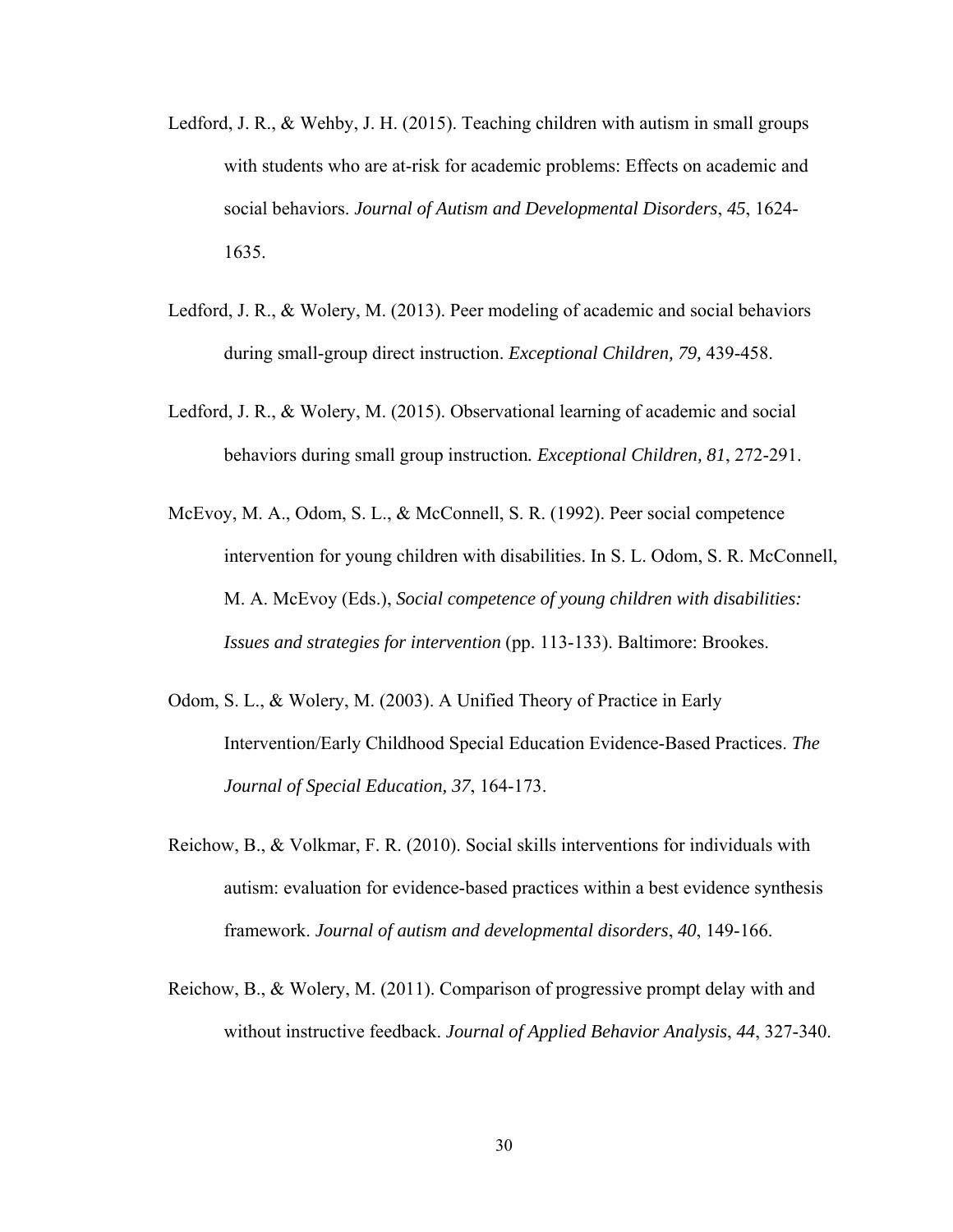- Wolery, M. (2005). DEC recommended practices: Child-focused practices. In S. Sandall, M. L. Hemmeter, B. J. Smith, & M. E. McLean (Eds.), *DEC Recommended Practices: A Comprehensive Guide for Practical Application in Early Intervention/Early Childhood Special Education (pp. 71 – 106). Longmont, CO:* Sopris West.
- Wolery, M., Ault, M. J., & Doyle, P. M. (1992). *Teaching students with moderate to severe disabilities: Use of response prompting strategies*. Longman Publishing Group.
- Wolery, M., & Hemmeter, M. L. (2011). Classroom instruction: Background, assumptions, and challenges. *Journal of Early Intervention, 33*, 371-380.
- Wong, C., Odom, S. L., Hume, K., Cox, A. W., Fettig, A., Kucharczyk, S., …Schulz, T. R. (2014). Evidence-based practices for children, youth, and young adults with autism spectrum disorder.